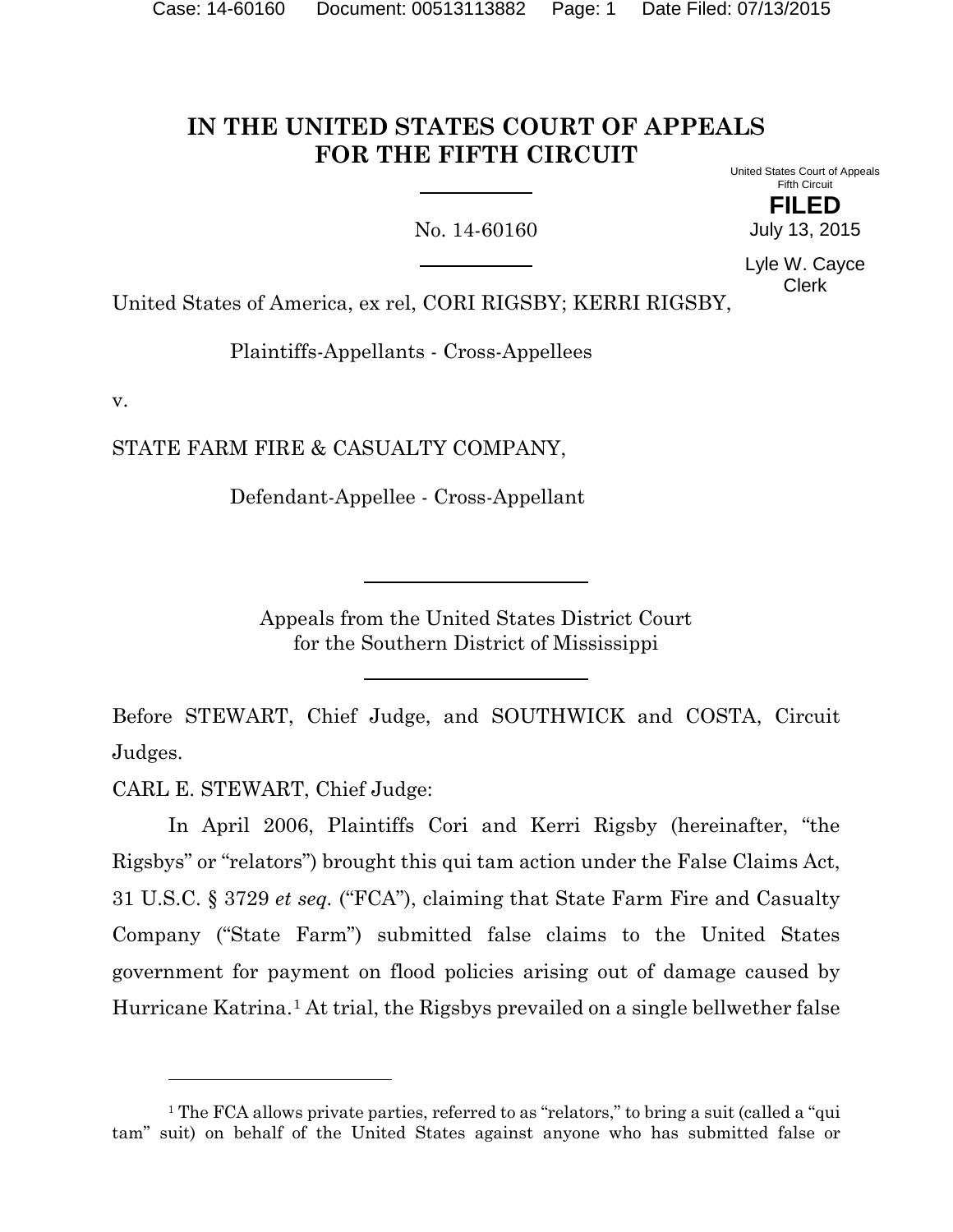l

#### No. 14-60160

claim under the FCA. The district court subsequently denied their request to conduct further discovery, and denied State Farm's motions for a new trial and judgment notwithstanding the verdict. Both parties appealed. The Rigsbys primarily challenge the district court's discovery ruling and State Farm principally challenges the jury verdict. We REVERSE in part and AFFIRM in part.

### **I. BACKGROUND**

After Katrina, Gulf Coast residents whose homes were damaged or destroyed looked to their insurance companies for compensation. Many of these homeowners were covered by at least two policies, often provided by the same insurance company: a flood policy excluding wind damage, and a wind policy excluding flood damage. A private insurance company would frequently administer both policies, but wind policy claims were paid out of the company's own pocket while flood policy claims were paid with government funds. This arrangement generates the conflict of interest that drives this case: the private insurer has an incentive to classify hurricane damage as flood-related to limit its economic exposure.

We relate the pertinent facts in the light most favorable to the Rigsbys, as the jury rendered a verdict in their favor. *See Wharf (Holdings) Ltd. v. United Int'l Holdings, Inc.*, 53[2](#page-1-0) U.S. 588, 590 (2001). The Rigsbys<sup>2</sup> were certified, experienced claims adjusters employed by a State Farm contractor that provided disaster claims management services and claims representatives. They claimed that State Farm (other defendants have since been dismissed or settled) sought to unlawfully shift its responsibility to pay

fraudulent claims to the government. *See* 31 U.S.C. § 3730(b). A prevailing relator is entitled to a percentage of the recovery. *See id.* § 3730(d).

<span id="page-1-0"></span><sup>2</sup> Whenever used in the singular, "Rigsby" signifies Kerri Rigsby. The Rigsbys are sisters.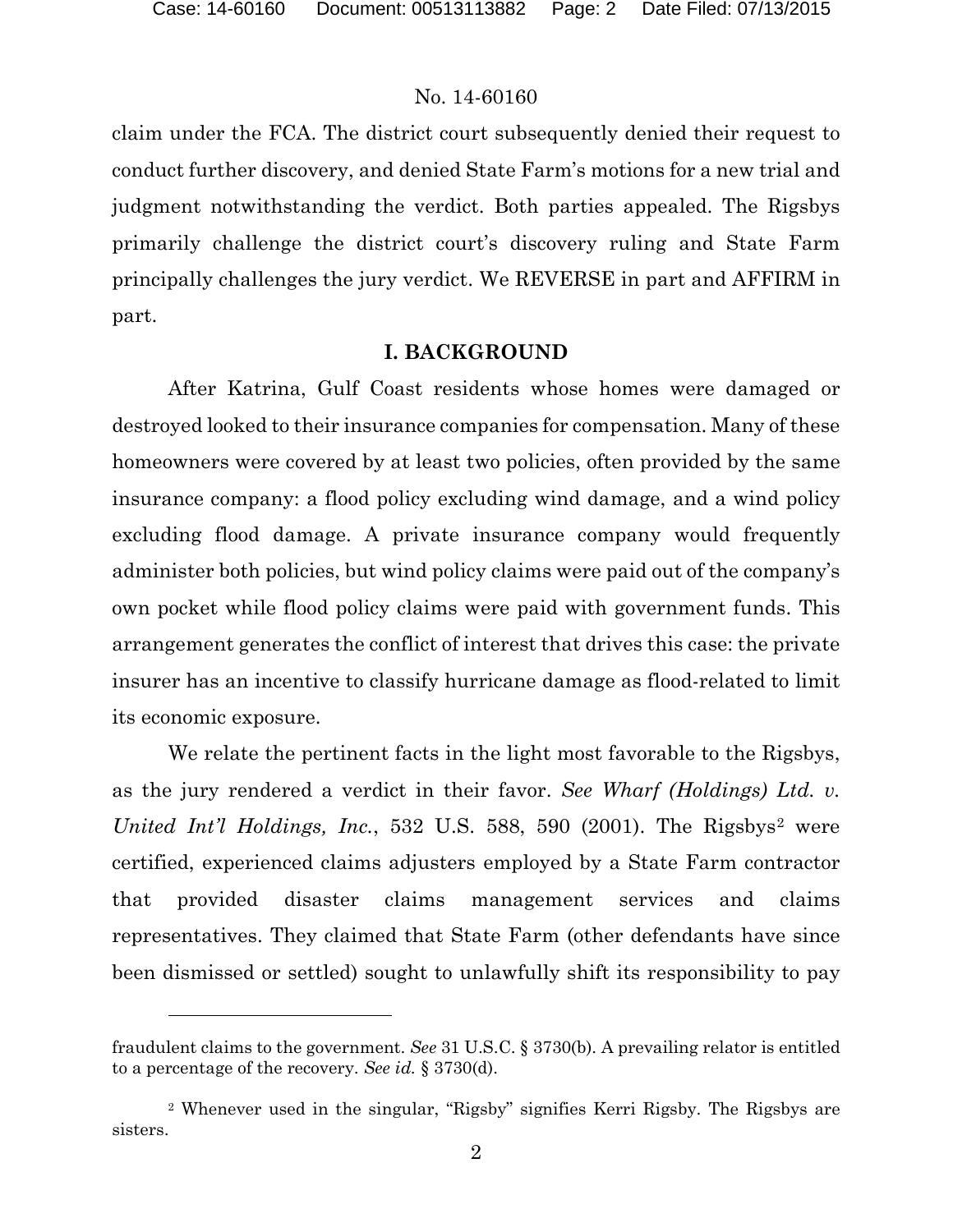wind damage claims on homeowner's insurance policies to the government, through the National Flood Insurance Program ("NFIP"), by classifying damage to properties covered by both a homeowner's policy and a flood policy as flood damage instead of wind damage.

The NFIP, administered by the Federal Emergency Management Agency ("FEMA"), provides flood insurance coverage "at or below actuarial rates" in areas where it "is uneconomical for private insurance companies to provide flood insurance." *Gowland v. Aetna*, 143 F.3d 951, 953 (5th Cir. 1998). In 1983, FEMA established the "Write Your Own" Program ("WYO"), which allows participating private property and casualty insurance companies to issue, under their own names, government-backed flood insurance policies with limits of up to \$250,000 for flood-based building damage and \$100,000 for flood damages to personal property. *See Flick v. Liberty Mut. Fire Ins. Co.*, 205 F.3d 386, 389 (9th Cir. 2000); Nat'l Flood Ins. Program, *Summary of Coverage* 1 (2012). The policies conformed to FEMA's Standard Flood Insurance Policy ("SFIP"), which generally provided coverage for flood damage but excluded coverage for wind damage. *See* 44 C.F.R. pt. 61, app. A(1), arts. I, V(D)(8). WYO insurers take a fee for administering the policy, but when claims are made, they are paid out of the federal treasury. *See Mun. Ass'n of S.C. v. USAA Gen. Indem. Co.*, 709 F.3d 276, 280–81 (4th Cir. 2013).

At all relevant times, State Farm was a participating WYO insurer. State Farm and other WYO insurers often issued, to the same customers, homeowner's policies that provided coverage for wind damage, but excluded coverage for flood damage. To address the inherent incentive to classify ambiguous damage as flood damage, regulations characterize the WYO insurer's relationship to the government as "one of a fiduciary nature." 44 C.F.R. pt. 62, app. A, art. XV.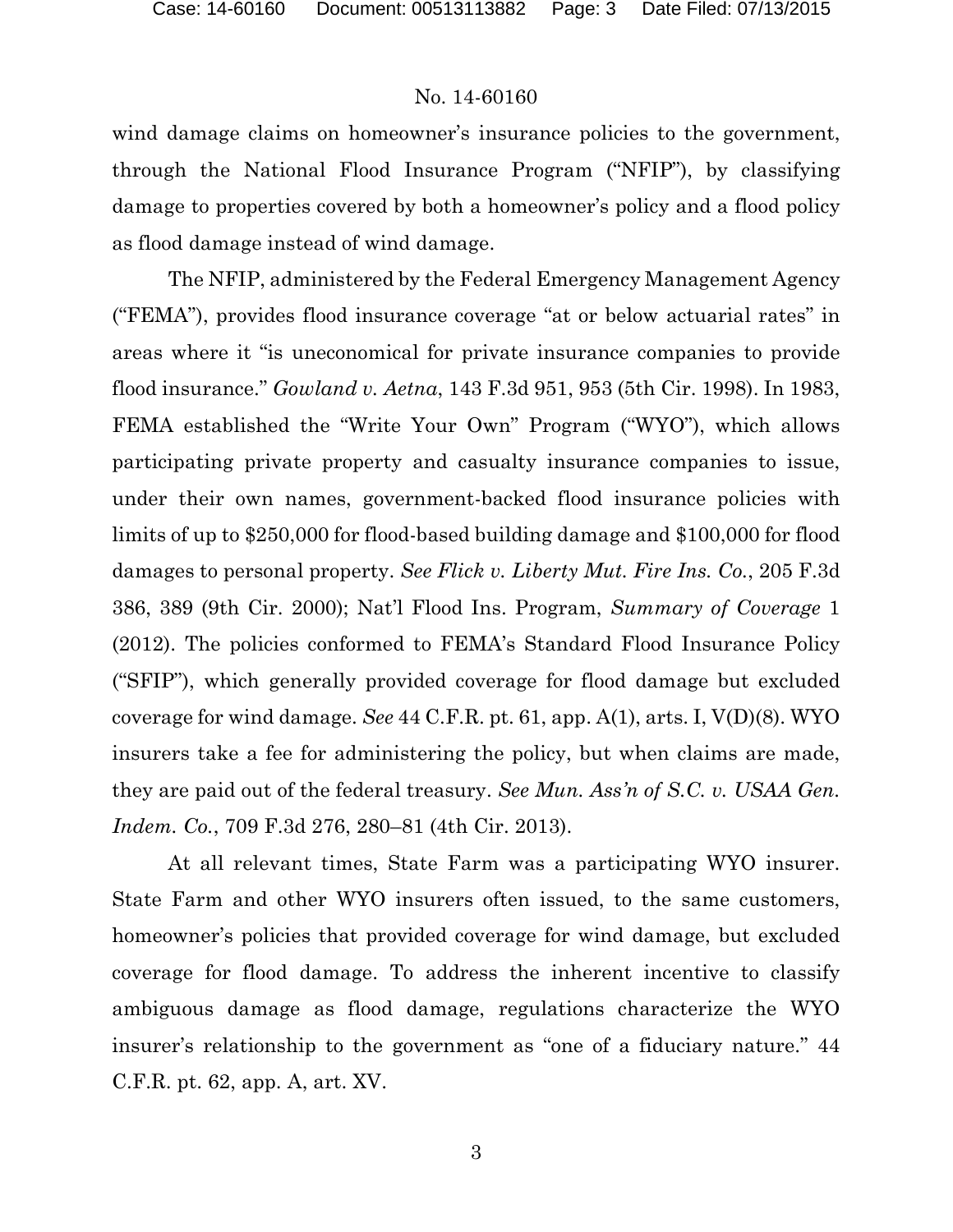On August 29, 2005, Hurricane Katrina struck the Gulf Coast. Shortly thereafter, State Farm set up an office in Gulfport, Mississippi, to address claims involving its policies. Alexis "Lecky" King ("King") was one of two primary Gulfport supervisors and a catastrophe coordinator with substantial experience adjusting claims. According to Rigsby's trial testimony, a meeting was convened soon after Katrina during which State Farm trainers, including King, told its adjusters that "[w]hat you will see is, you will see water damage. The wind wasn't that strong. You are not going to see a lot of wind damage. If you see substantial damage, it will be from water."

Prior to Katrina, State Farm's general policy was to conduct line-by-line and item-by-item estimates of home damages using a program called Xactimate. In the wake of Katrina, and because of the immense number of claims, FEMA authorized WYO insurers—through FEMA directive W5054 to use an expedited procedure to pay two particular types of claims: 1) claims in which a home "had standing water in [it] for an extended period of time" and 2) claims in which the home was "washed off its foundation by flood water." All other claims fell into a third category that required WYO insurers to follow their "normal claim procedures." The Rigsbys presented evidence at trial that State Farm failed to comply with that directive.

After Katrina, State Farm—rather than using Xactimate to generate a line-by-line printout of flood damages to a home—often used a program called Xactotal, which estimates the value of a home based on square footage and construction quality. State Farm told its adjusters that any time damage to a home appeared to exceed the flood policy's limits, the adjuster should use Xactotal. There was also evidence that State Farm officials told adjusters to "manipulate the totals" in Xactotal to ensure that policy limits were reached.

On September 20, 2005, a few weeks after Katrina, Rigsby and Cody Perry, another State Farm adjuster, inspected the home of Thomas and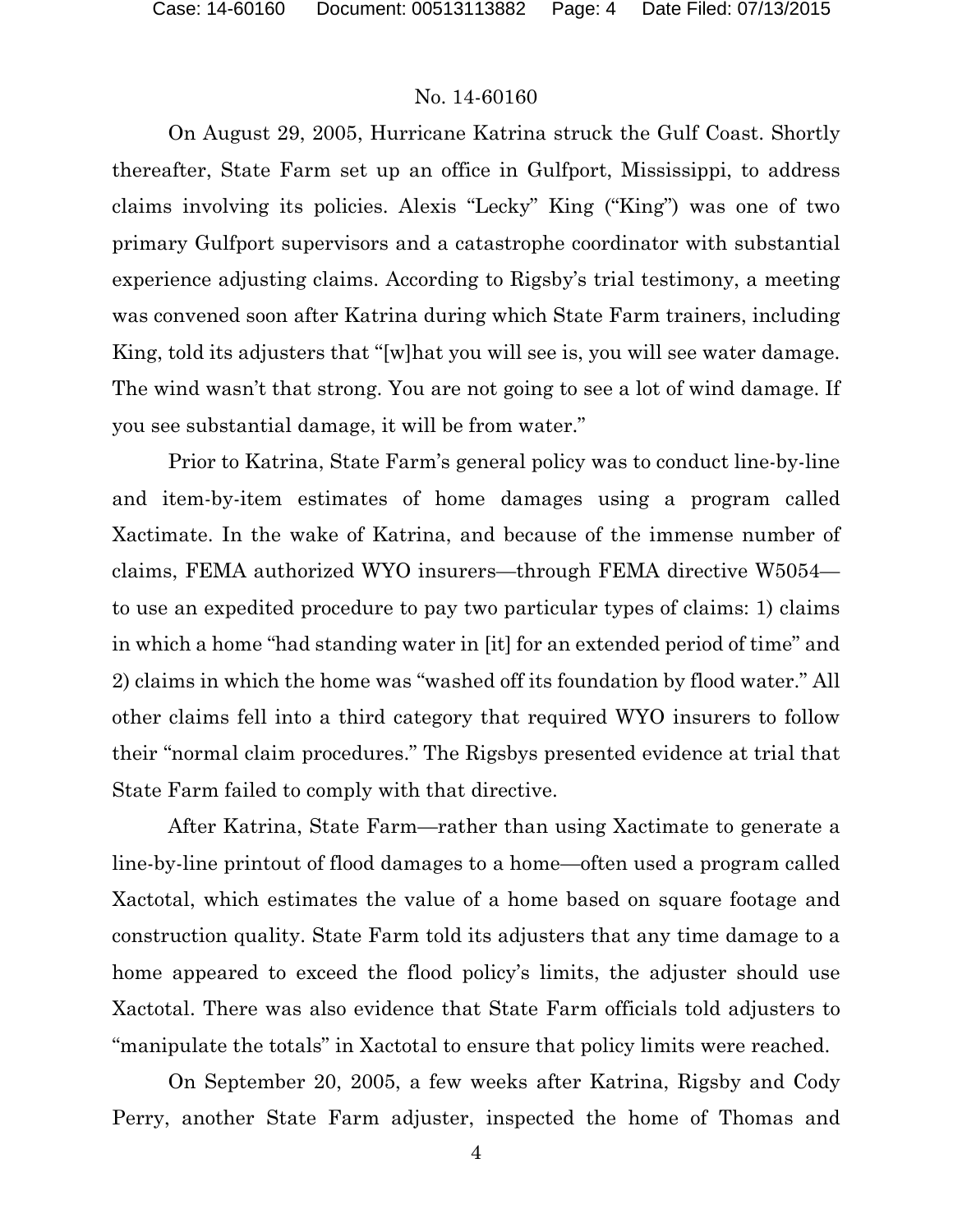l

#### No. 14-60160

Pamela McIntosh ("the McIntoshes") in Biloxi, Mississippi. The McIntoshes had two insurance policies with State Farm: a SFIP excluding wind damage, and a homeowner's policy excluding flood damage. Using Xactotal, and thereby foregoing a line-by-line estimate, Rigsby and Perry presumed that flooding was the primary cause of damage to their home. On September 29, 2005, State Farm supervisor John Conser ("Conser") approved a maximum payout of  $$350,000$  $$350,000$  $$350,000$  (\$250,000 for the home, \$100,000 for personal property)<sup>3</sup> under the SFIP. Three days later, State Farm sent checks to the McIntoshes.

State Farm later retained an engineering company, Forensic Analysis Engineering Corporation ("Forensic"), to analyze the damage. Forensic engineer Brian Ford ("Ford") concluded that the damage was primarily caused by wind. His report (the "Ford Report") was prepared on October 12, 2005. But the Rigsbys presented evidence that after State Farm received it, the company refused to pay Forensic and withheld the Ford Report from the McIntosh NFIP file. A note on the Ford Report from King read: "Put in Wind [homeowner's policy] file – DO NOT Pay Bill DO NOT discuss." State Farm commissioned a second report, written by another Forensic employee, John Kelly (the "Kelly Report"). The Kelly Report determined that while there had been wind damage, water was the primary cause of damage to the McIntosh home. There was evidence that King pressured Forensic to issue reports finding flood damage at the risk of losing contracts with State Farm. Ford was subsequently fired. These events led the Rigsbys to believe State Farm was wrongfully seeking to maximize its policyholders' flood claims to minimize wind claims.

The Rigsbys brought suit under the FCA on April 26, 2006. They alleged violations of 31 U.S.C. § 3729(a)(1), (a)(2), (a)(3), and (a)(7), but only the claims

<span id="page-4-0"></span><sup>3</sup> The \$100,000 that State Farm paid the McIntoshes for flood-related personal property damage is not at issue in this litigation.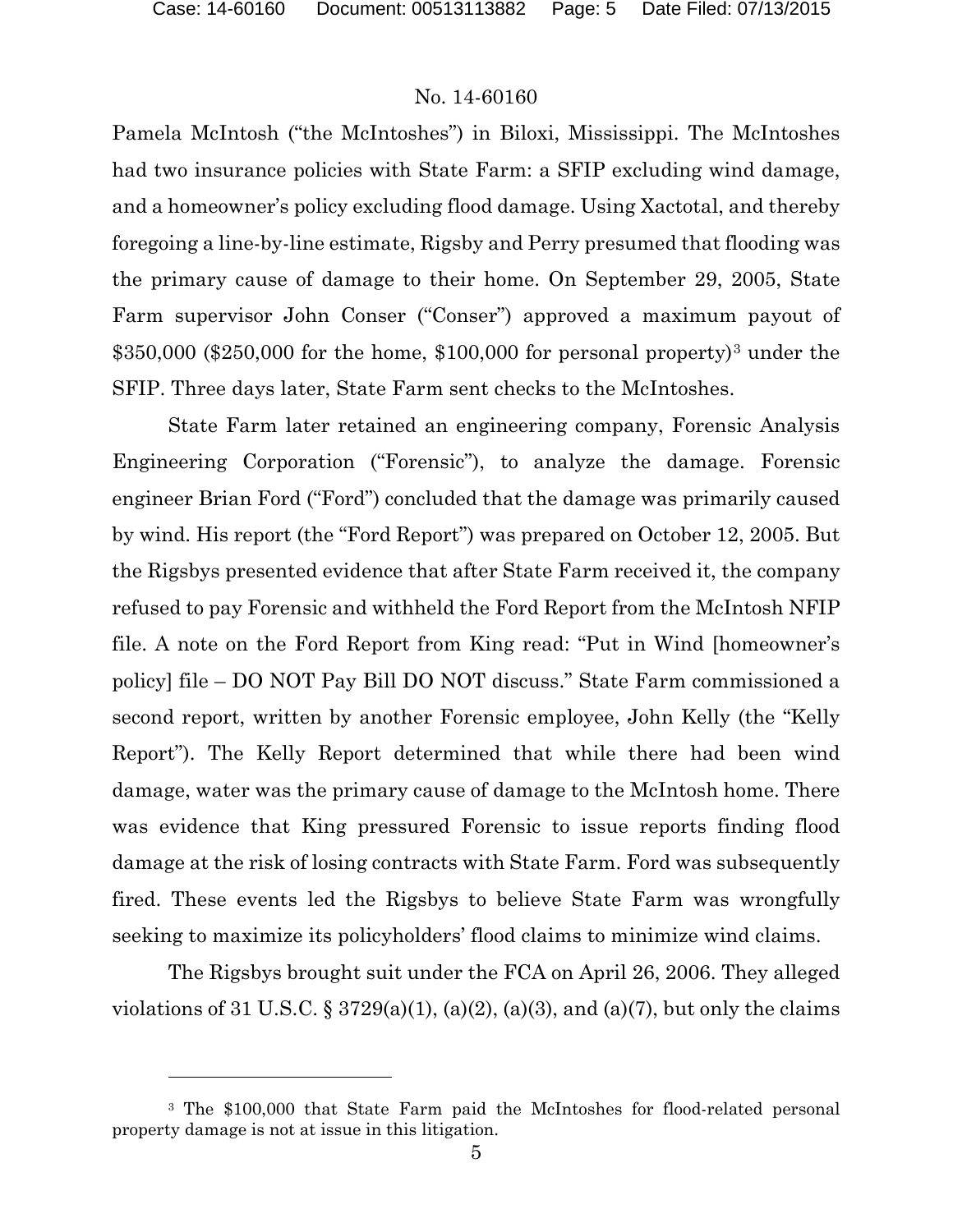#### No. 14-60160

under § 3729(a)(1) and § 3729(a)(2)—now codified at § 3729(a)(1)(B)—are at issue in this appeal.[4](#page-5-0) The government declined to intervene on January 31, 2008. The district court focused discovery and the subsequent trial on the McIntosh claim, rather than permitting the Rigsbys to seek out and attempt to prove other claims, in order to "protect the interests of both parties." The district court stated that it sought to "strike a balance between the Relators' interest in identifying . . . other allegedly false claims and the defendants' interest in preventing a far ranging and expensive discovery process." The court then explained that, "[i]n the event the Relators prevail on the merits of their allegations concerning the McIntosh claim, I will then consider whether additional discovery and further proceedings are warranted." After a new district judge was assigned to this case, the Rigsbys did prevail at trial. They were aided by expert testimony from Dr. Ralph Sinno that the McIntosh home had been "wracked" by winds that completely destroyed it before the flood waters came.

The jury concluded that the McIntosh residence sustained no compensable flood damage and that the government therefore suffered damages of \$250,000 under the FCA as a result of State Farm's submission of false flood claims for payment on the McIntosh property. The jury also found that State Farm submitted a false record. The district court denied State Farm's motions for judgment notwithstanding the verdict and for a new trial. The Rigsbys moved after trial for additional discovery to seek out other instances of false claims that were part of the alleged general scheme, but the

<span id="page-5-0"></span><sup>4</sup> In 2009, while the Rigsbys' claims were pending, Congress amended the FCA. *See*  Fraud Enforcement and Recovery Act of 2009, Pub. L. No. 111-21, § 4(a), May 20, 2009, 123 Stat. 1621. Most of these changes were not retroactive as applicable here. Thus, the 1994 version of § 3729(a)(1)—now § 3729(a)(1)(A)—governs the Rigsbys' false claim count. However, the 2009 version of § 3729(a)(1)(B), which was formerly § 3729(a)(2), is retroactively applicable to the Rigsbys' false record count.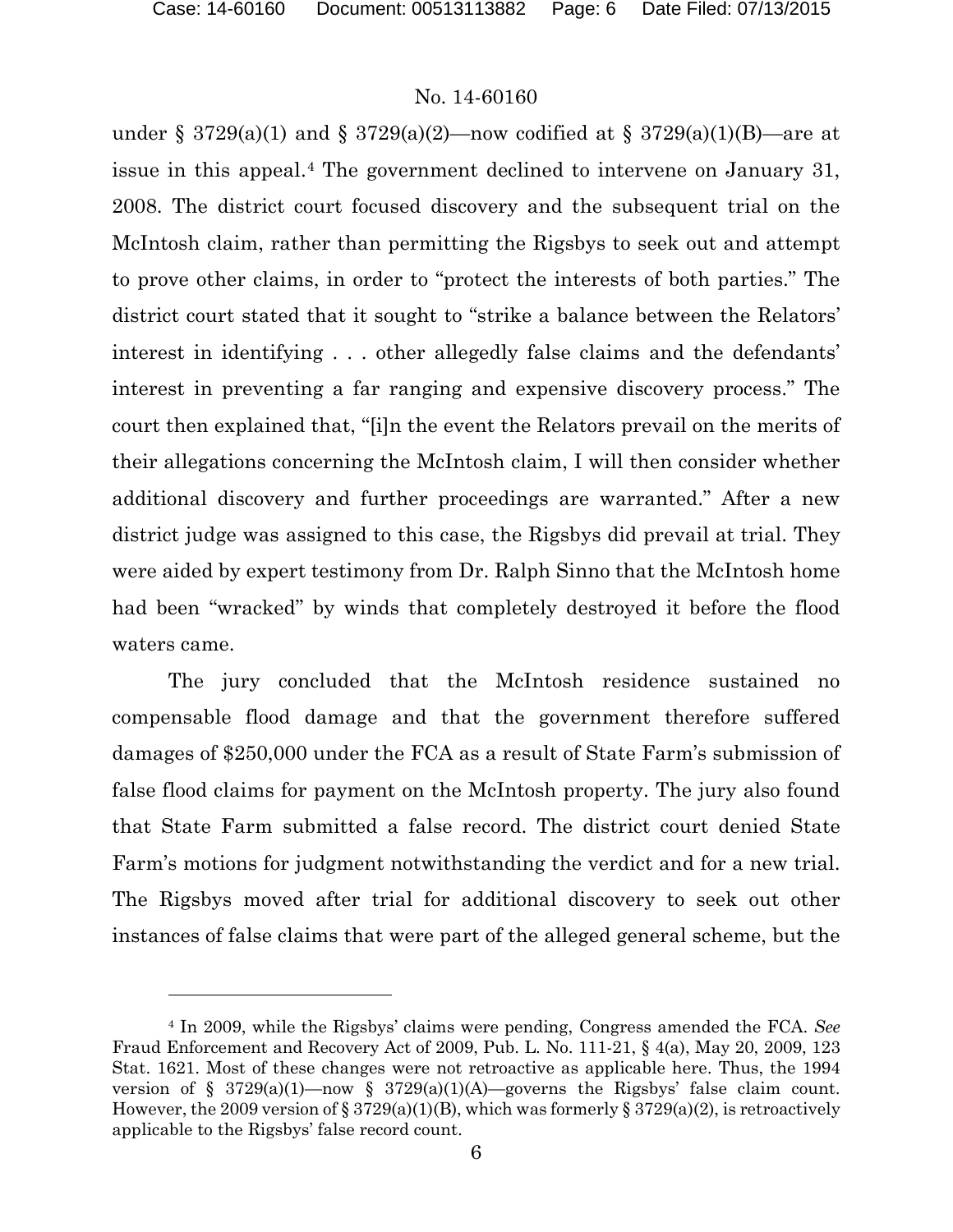court denied that motion, concluding that they had failed to plead sufficient facts about any claims unrelated to the McIntosh claim. The court, however, awarded the Rigsbys the maximum possible share under the FCA for relators pursuing claims without the government as a party—30 percent of \$758,250 (the court trebled damages on the \$250,000 false claim and added a civil penalty of \$8,250), or \$227,475. *See* § 3730(d). The court also awarded the Rigsbys \$2,913,228.69 in attorney's fees and expenses. Both parties appealed.

These cross-appeals present four issues: 1) whether the Rigsbys are entitled to further discovery; 2) whether the Rigsbys' alleged violations of the FCA's seal requirement independently warrant dismissal; 3) whether the district court retained subject matter jurisdiction throughout the litigation; and 4) whether the jury's verdict was supported by sufficient evidence. We will address the applicable standards of review in each section and provide additional relevant background where necessary.

### **II. DISCUSSION**

#### *A. Rule 9(b) and Further Discovery*

The Rigsbys seek further discovery into the same alleged scheme they argue produced the McIntosh claim. The district court denied this request, explaining that "[b]eyond the McIntosh claim, Relators' conclusory allegations in the Amended Complaint as to the existence of other specific FCA violations do not satisfy the particularity requirements of [Federal Rule of Civil Procedure] 9(b), and expanded discovery would lead to an inappropriate fishing expedition for new claims."

We review the district court's decision barring discovery for abuse of discretion. *See Moore v. CITGO Ref. & Chems. Co.*, 735 F.3d 309, 315 (5th Cir. 2013). "A district court has broad discretion in all discovery matters, and such discretion will not be disturbed ordinarily unless there are unusual circumstances showing a clear abuse." *Id.* (internal quotation marks and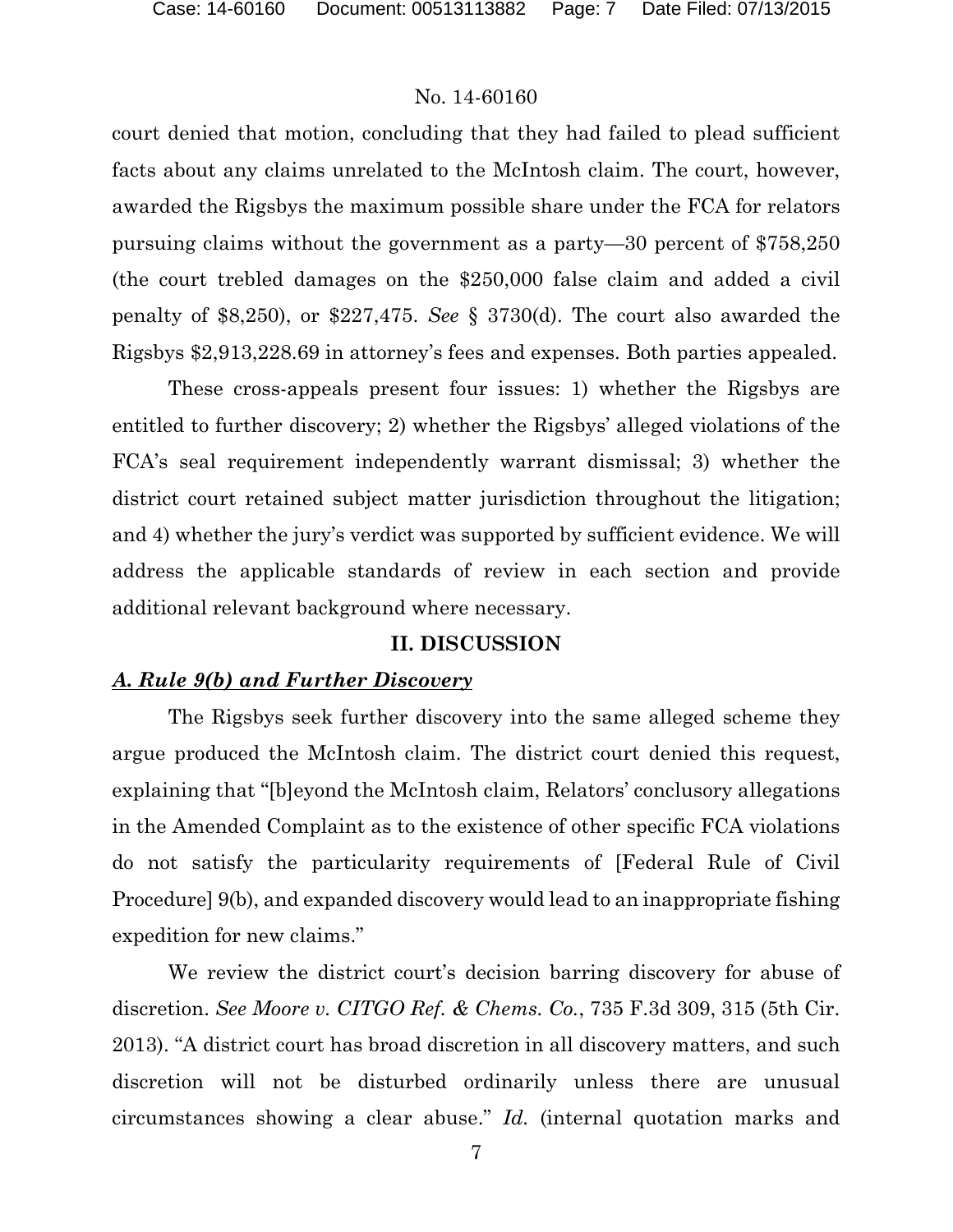citation omitted). Even if we determine that the district court has abused its discretion, "we will only vacate a court's judgment if it affected the substantial rights of the appellant." *Green v. Life Ins. Co. of N. Am.*, 754 F.3d 324, 329 (5th Cir. 2014) (citation omitted). Notwithstanding "this stated discretion over discovery, the lower court is directed to exercise carefully its authority in light of the intent of the federal litigation process and the federal rules. It must in discovery 'adhere to the liberal spirit of the Rules.'" Steven A. Childress & Martha S. Davis, *Federal Standards of Review* § 4.11[4] (4th ed. 2010) (quoting *Burns v. Thiokol Chem. Corp.*, 483 F.2d 300, 305 (5th Cir. 1973)); *see also* Fed. R. Civ. P. 26(b)(1) ("Parties may obtain discovery regarding any nonprivileged matter that is relevant to any party's claim or defense . . . . For good cause, the court may order discovery of any matter relevant to the subject matter involved in the action.").

What makes this case unique is the manner in which the district court treated the Rigsbys' allegations. A limited procedural background is therefore necessary. In addressing State Farm's 9(b) motion filed early in this litigation, the district court recognized that the allegations in the Rigsbys' amended complaint went "well beyond the two specific instances of misconduct specifically identified." But the district court, "[i]n order to protect the interests of both parties," struck a "balance between the Relators' interest in identifying these other allegedly false claims and the defendants' interest in preventing a far ranging and expensive discovery process that relates only to claims that are not, for now, specifically identified." The district court then effectively sent the McIntosh claim to trial, but not before explaining that, should the Rigsbys "prevail on the merits of their allegations concerning the McIntosh claim," it would "then consider whether additional discovery and further proceedings [were] warranted."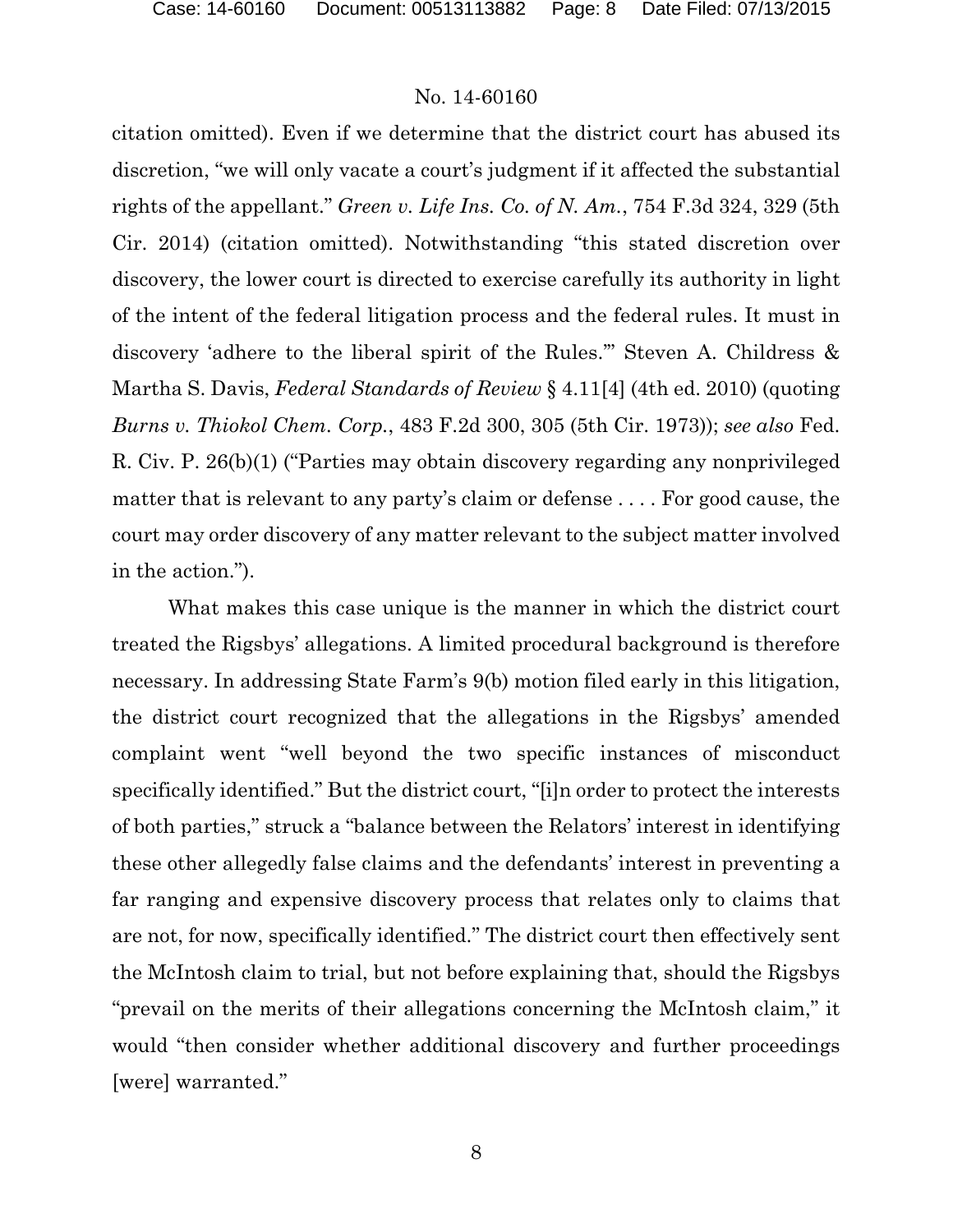### No. 14-60160

The parties and the district court have framed this dispute as one almost entirely dependent on the application of Rule 9(b). True, complaints under the FCA must comply with Rule 9(b), which provides that "[i]n alleging fraud or mistake, a party must state with particularity the circumstances constituting fraud or mistake."[5](#page-8-0) But Rule 9(b) is a pleading rule that would almost always come into play in pre-trial proceedings (as it did in this case). The *renewed* application of that rule in the post-trial posture here is highly unusual, if not sui generis. Indeed, the parties have not directed us to any decision applying Rule 9(b) to limit discovery after a successful trial on the merits of a "test case" fraud claim.

We do not believe that Rule 9(b) is the appropriate analytical prism through which to view the issues presented by this case. First, a court would generally, in this context, have before it a pending Rule 12(b)(6) motion to dismiss for failure to state a claim or a motion to dismiss for failure to meet the requirements of Rule 9(b). *See* 5A Charles Alan Wright & Arthur R. Miller, *Federal Practice and Procedure* § 1300 (3d ed. 2015) [hereinafter Wright & Miller]. Neither were before the district court when the decision to terminate proceedings in this case was made.

Second, even if such a motion had been pending, the posture of this case has generated substantial confusion about precisely what evidence would be relevant to a Rule 9(b) determination. The parties dispute the degree to which the trial proceedings could be taken into account. The district court's decision at its core simply appears to rewind the case to the amended complaint, as though years of proceedings and a two-week trial had not taken place in the

<span id="page-8-0"></span><sup>5</sup> "Rule 9(b) supplements but does not supplant Rule 8(a)'s notice pleading," *U.S. ex rel. Grubbs v. Kanneganti*, 565 F.3d 180, 186 (5th Cir. 2009), which requires "enough facts [taken as true] to state a claim to relief that is plausible on its face." *Bell Atl. Corp. v. Twombly*, 550 U.S. 544, 570 (2007).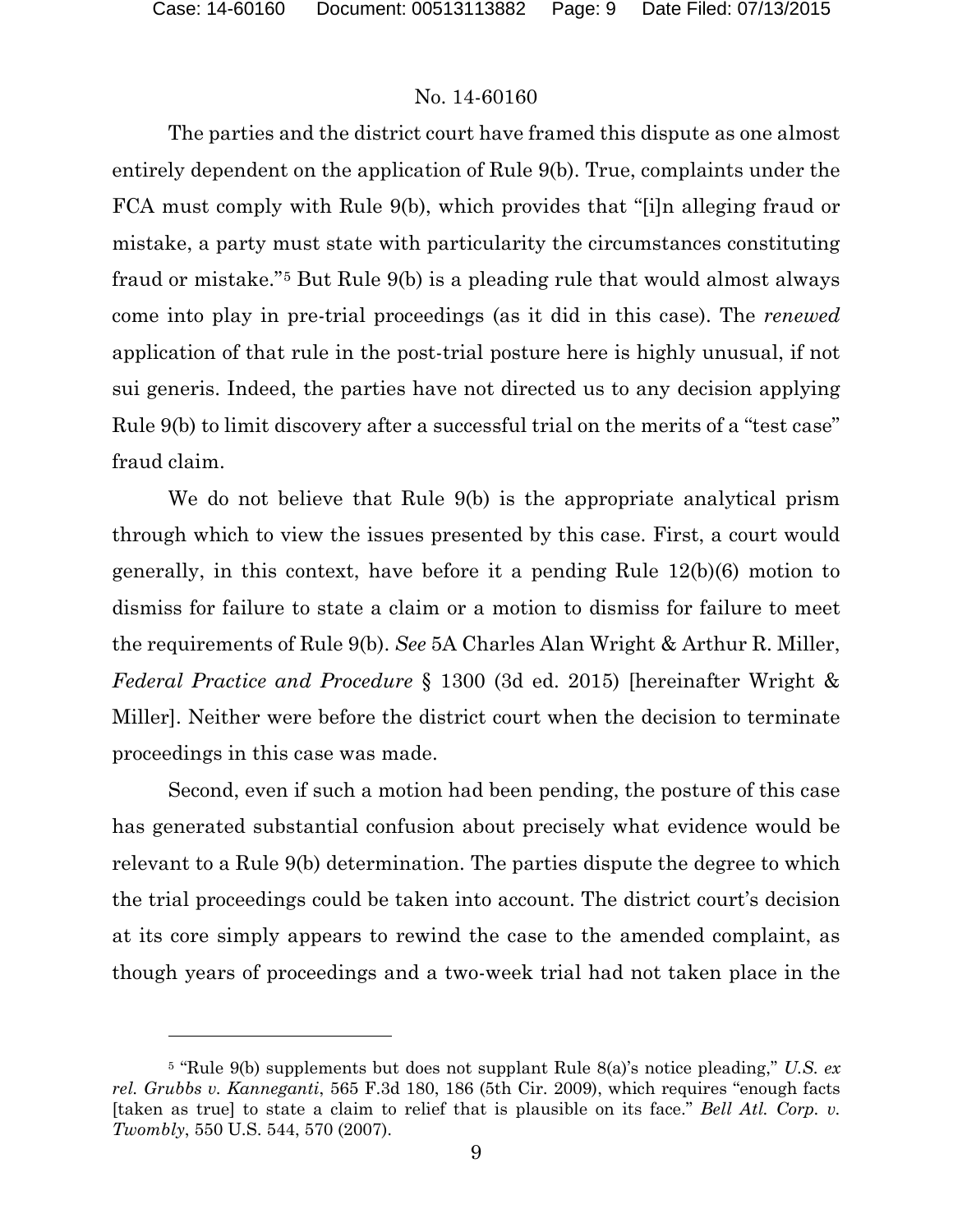interim. But that same amended complaint was already the subject of State Farm's futile Rule 9(b) motion discussed above. Both of these decisions look to the adequacy of the *same* complaint to determine if the case should move forward. *See Frederico v. Home Depot*, 507 F.3d 188, 201 (3d Cir. 2007) ("[W]e do not consider after-the-fact allegations in determining the sufficiency of her complaint under Rule[] 9(b) . . . ."); *Estate of Axelrod v. Flannery*, 476 F. Supp. 2d 188, 198 n.1 (D. Conn. 2007) ("Indeed, the impetus for filing a Rule 9(b) motion to dismiss is to challenge a complaint on its face."). But the decision about whether this case should move forward *after* the trial cannot be based solely on the way matters stood *before* trial. Applying Rule 9(b) here presents a square peg/round hole problem.

Third, the central purposes of Rule 9(b)—"to provide defendant with fair notice of claim, to safeguard defendant's reputation, and to protect defendant against the institution of strike suits," *Shushany v. Allwaste, Inc.*, 992 F.2d 517, 521 (5th Cir. 1993)—appear inapplicable in this context. State Farm in this case is all too aware of the nature of the Rigsbys' allegations. It has litigated this case for nearly a decade. To the extent that the rule is designed to safeguard the defendant's reputation, that purpose is not served here: a jury already determined that State Farm committed fraud at least with respect to the McIntosh claim. Finally, there is no indication that this is a strike suit one "based on no valid claim." *ABC Arbitrage Plaintiffs Grp. v. Tchuruk*, 291 F.3d 336, 354 n.84 (5th Cir. 2002) (quoting Black's Law Dictionary 1448 (7th ed. 1999)). "In cases of fraud, Rule 9(b) has long played that screening function, standing as a gatekeeper to discovery, a tool to weed out meritless fraud claims sooner than later." *U.S. ex rel. Grubbs v. Kanneganti*, 565 F.3d 180, 185 (5th Cir. 2009); *see also* Richard L. Marcus et al., *Civil Procedure: A Modern Approach* 187 (6th ed. 2013) ("[O]ne cannot forget that Rule 9(b) is not meant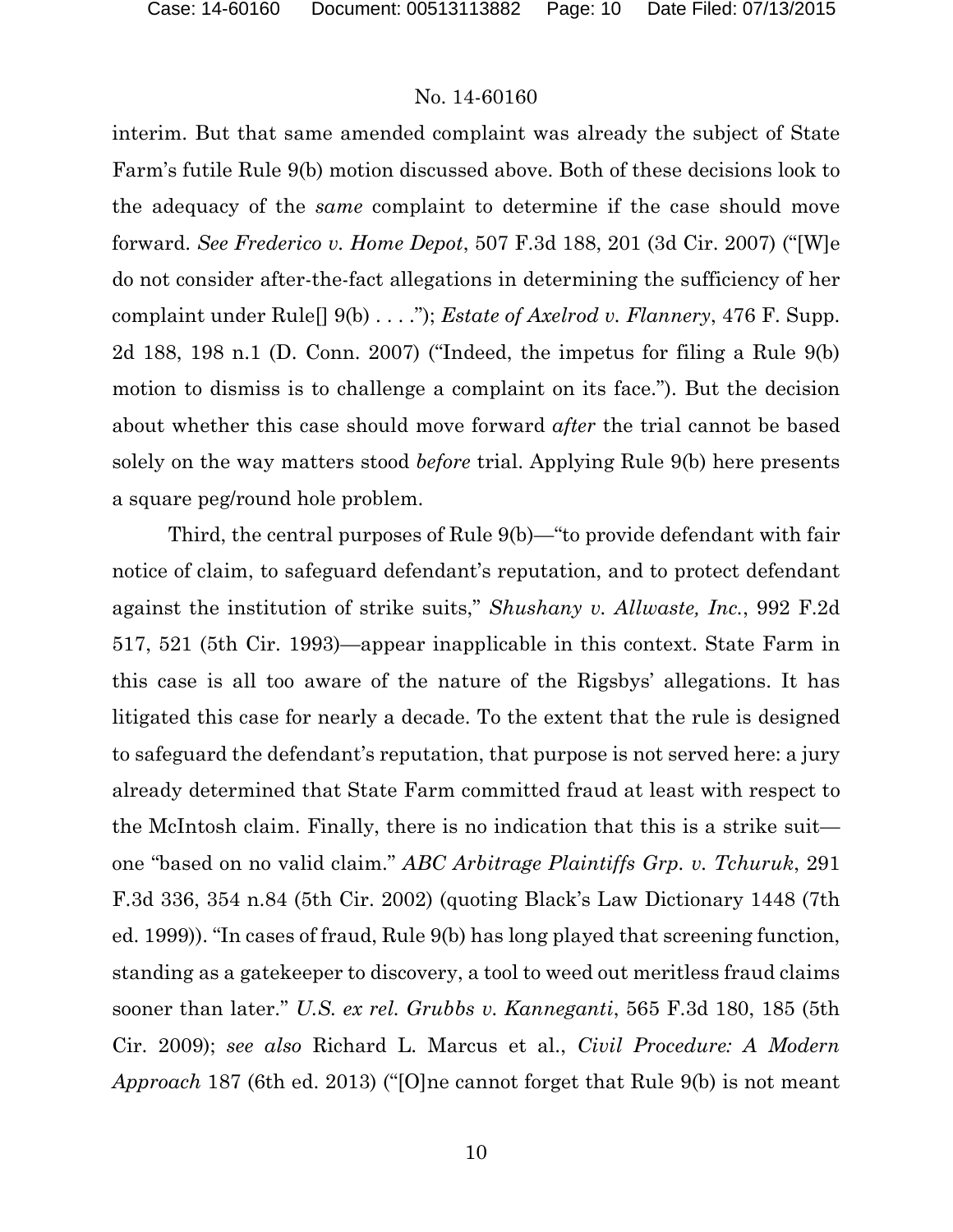#### No. 14-60160

to supplant discovery." (citation omitted)). Here, the Rigsbys' claims were quite obviously not entirely "meritless."[6](#page-10-0)

Finally, we note that we "have power not only to correct error in the judgment under review but to make such disposition on the case as justice requires*." Patterson v. Alabama*, 294 U.S. 600, 607 (1935); *see also Wiwa v. Royal Dutch Petroleum Co.*, 392 F.3d 812, 819 (5th Cir. 2004). Consequently, we review the decision below not as a dismissal under Rule 9(b), but instead as a decision limiting discovery after a trial on the merits resulted in a jury verdict in favor of the plaintiffs on two counts of fraud.

Turning, then, to the rules applicable to requests for discovery, we start from the background principle that "the scope of discovery is broad and permits the discovery of 'any nonprivileged matter that is relevant to any party's claim or defense.'" *Crosby v. La. Health Serv. & Indem. Co.*, 647 F.3d 258, 262 (5th Cir. 2011) (quoting Fed. R. Civ. P. 26 $(b)(1)$ ). This principle is also to be understood in light of Rule 1, which directs that the rules "should be construed and administered to secure the just, speedy, and inexpensive determination of every action." Fed. R. Civ. P. 1. We have explained that there "probably is no provision in the federal rules that is more important than this mandate." *Trevino v. Celanese Corp.*, 701 F.2d 397, 405 (5th Cir. 1983) (internal quotation marks and citation omitted). We also are cognizant that the "FCA is remedial in nature and thus we construe its provisions broadly to effectuate its purpose."

<span id="page-10-0"></span><sup>6</sup> We hasten to add here that we have recently suggested, in the post-*Grubbs* FCA context, that additional discovery might be employed to permit plaintiffs to cure certain defects in a complaint. *See U.S. v. Bollinger Shipyards Inc.*, 775 F.3d 255, 264 n.29 (5th Cir. 2014). Additionally, at least one other circuit permits discovery on "the entire fraudulent scheme" where a relator "pleads a complex and far-reaching fraudulent scheme with particularity, and provides examples of specific false claims submitted to the government pursuant to that scheme." *U.S. ex rel. Bledsoe v. Cmty. Health Sys. Inc.*, 501 F.3d 493, 510 (6th Cir. 2007); *see also In re Lupron Mktg. & Sales Practices Litig.*, 295 F. Supp. 2d 148, 171 (D. Mass. 2003) (permitting plaintiffs in fraud action to remedy deficiencies in amended complaint after completion of discovery).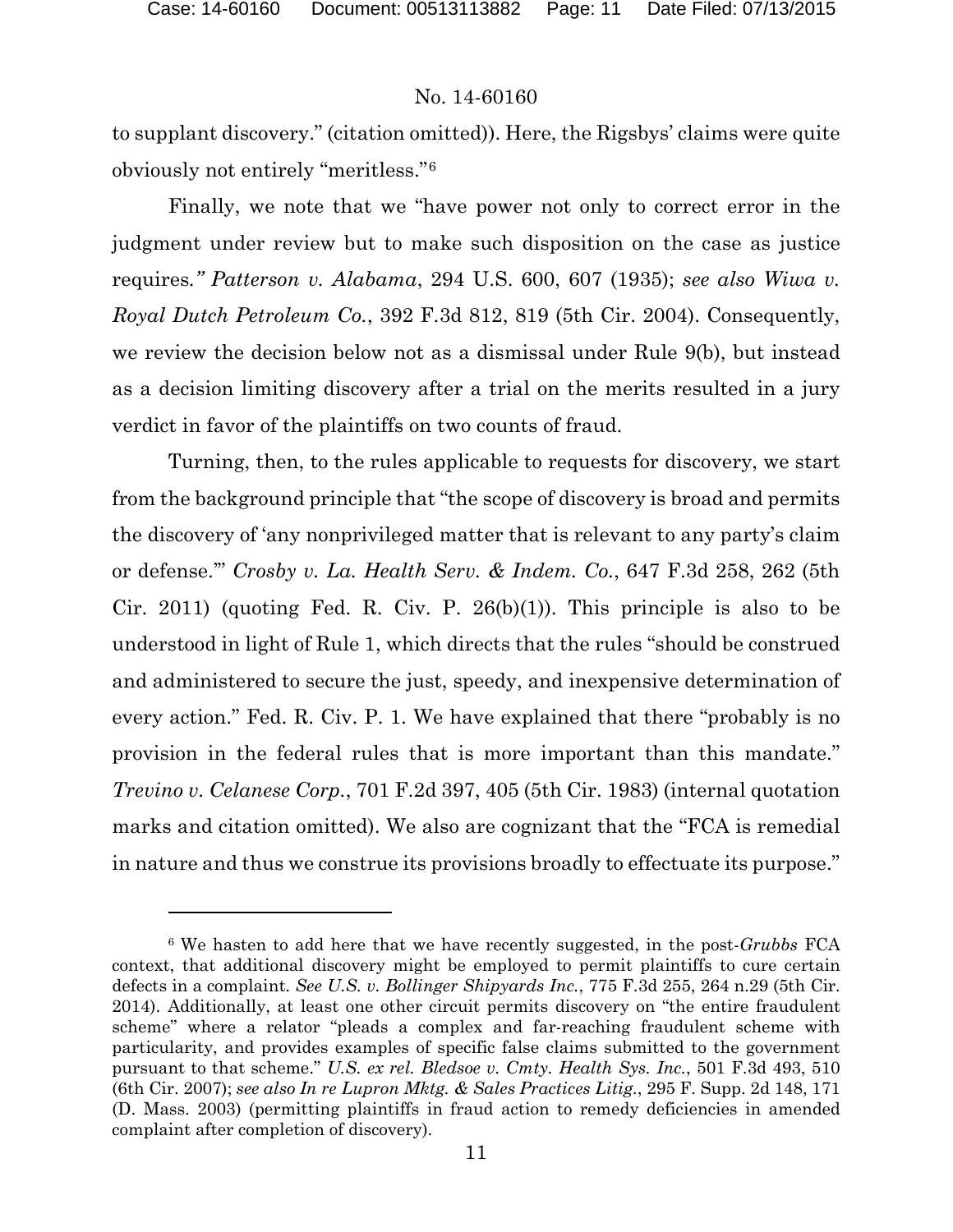#### No. 14-60160

*Townsend v. Bayer Corp.*, 774 F.3d 446, 459 (8th Cir. 2014) (citing *Tcherepnin v. Knight*, 389 U.S. 332, 336 (1967)).

While it is indeed rare for an appellate court to reverse a denial of a request for further discovery, it is far from unprecedented. *See* 8 Wright & Miller § 2006 ("Reversal is more likely, although still unusual, when the trial court has erroneously denied or limited discovery."). And, indeed, we have reversed in circumstances where a district court inappropriately denied a party adequate discovery. *See, e.g.*, *Brown v. Miss. Valley State Univ.*, 311 F.3d 328, 333–34 (5th Cir. 2002) ("The district court did not rule on Brown's request for discovery but granted summary judgment on the grounds that there was insufficient evidence of Abraham's involvement in a conspiracy, precisely the type of evidence sought by Brown."); *Murphy v. Kellar*, 950 F.2d 290, 293 (5th Cir. 1992) (requiring that district court permit additional discovery where it may result in identification of unidentified defendants).

The Rigsbys' allegations and trial evidence—which extend far beyond the realm of the McIntosh claim—entitle them to at least some additional discovery. In their final pretrial order,<sup>[7](#page-11-0)</sup> the Rigsbys first describe a State Farmplanned adjuster meeting they attended shortly after Katrina during which "State Farm trainers told the adjusters that Hurricane Katrina was a 'water storm' and that all major damage to homes was caused by flooding." They explain that State Farm directed its adjusters to pay policy limits under NFIP policies, and allege that "State Farm, through Alexis King and [State Farm principal FEMA contact] Juan Guevara, pushed the NFIP to relax its rules and requirements for adjusting flood claims." Using the Xactotal shortcut software

<span id="page-11-0"></span><sup>7</sup> In evaluating the Rigsbys' allegations, we look to the final pretrial order, rather than their amended complaint, because the pleadings were amended to conform to that order. *See Rockwell Int'l Corp. v. United States*, 549 U.S. 457, 474 (2007); Fed. R. Civ. P. 16(d) & advisory committee note to 1983 amendment.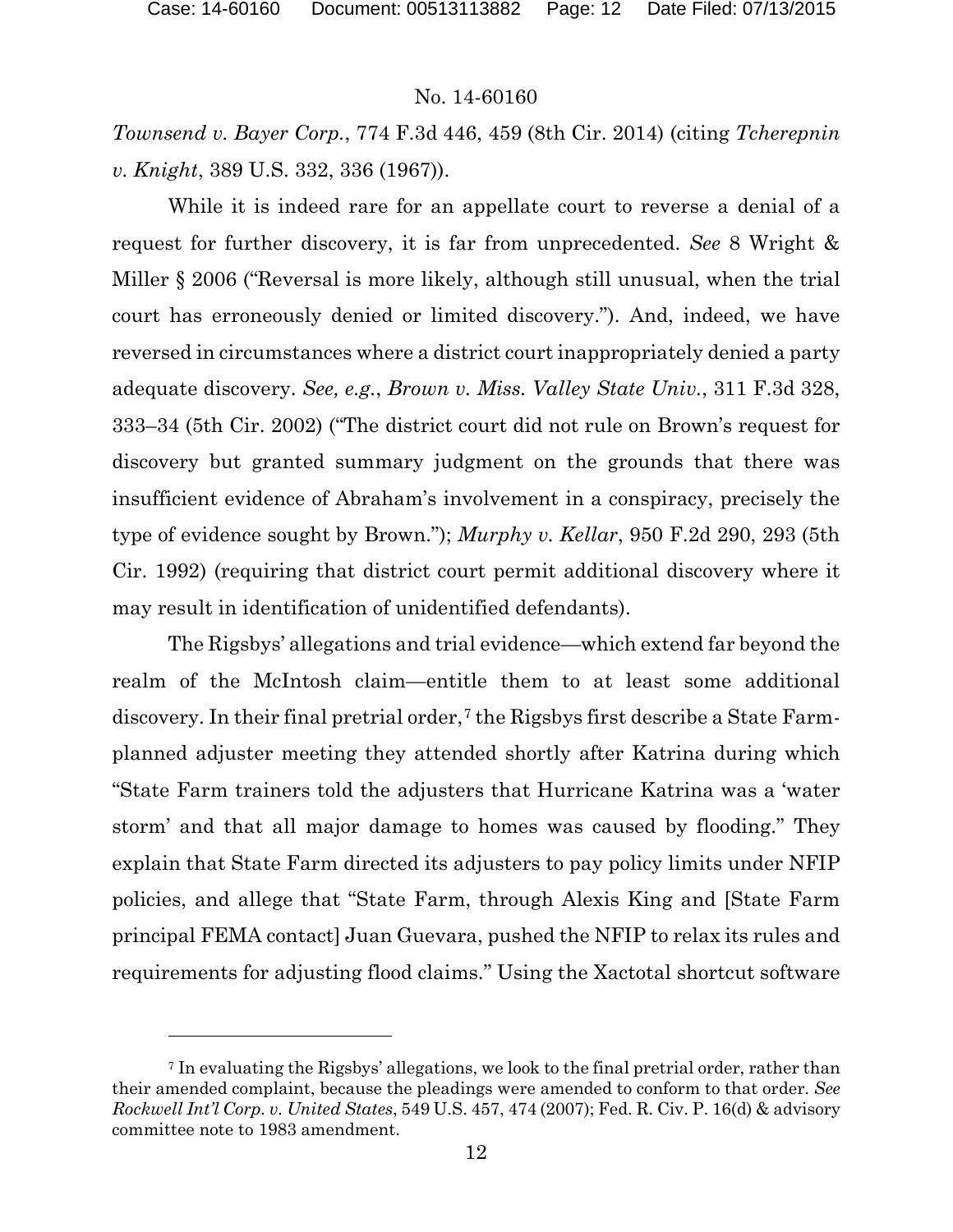(rather than the Xactimate software, which would have provided a line-by-line, item-by-item adjustment), the Rigsbys allege that "State Farm adjusted multitudes of flood claims under NFIP policies in knowing and direct violation of one of the core NFIP adjusting requirements." The Rigsbys assert that "[f]or the first time in adjusting a major hurricane, State Farm ordered engineers [to examine properties] for virtually all claims that involved flooding." Finally, they allege, "King appropriated the McIntosh engineering reports and all of the other engineering reports coming into the Gulfport office and made sure that they all conformed with State Farm's scheme to categorize all losses as caused by flooding rather than wind." These allegations touch on matters well beyond the McIntosh claim.

But our analysis does not cease with those allegations. We cannot blind ourselves to the verdict in this case and the associated record developed at trial, at least in this distinctive setting. This case presents something exceptional that most (if not all) plaintiffs in FCA cases are unable to show when seeking discovery: a jury's finding of a false claim *and* a false record. Coupled with the allegations in the final pretrial order, this "amounts to more than probable, nigh likely, circumstantial evidence" that additional false claims might have been submitted. *Grubbs*, 565 F.3d at 192. At a minimum, the trial record supports a high probability that State Farm submitted more than one false claim.

And the jury's verdict—though it referenced only the McIntosh claim cannot be so easily limited. The jury determined that State Farm "knowingly present[ed], or cause[d] to be presented," a false claim and that the insurer "knowingly ma[de], use[d], or cause[d] to be made or used" a false record material to a false claim. 31 U.S.C. § 3729(a)(1), (a)(1)(B). State Farm contends the jury could have made this determination without finding wrongdoing beyond the McIntosh claim. But that takes too narrow a view of the Rigsbys'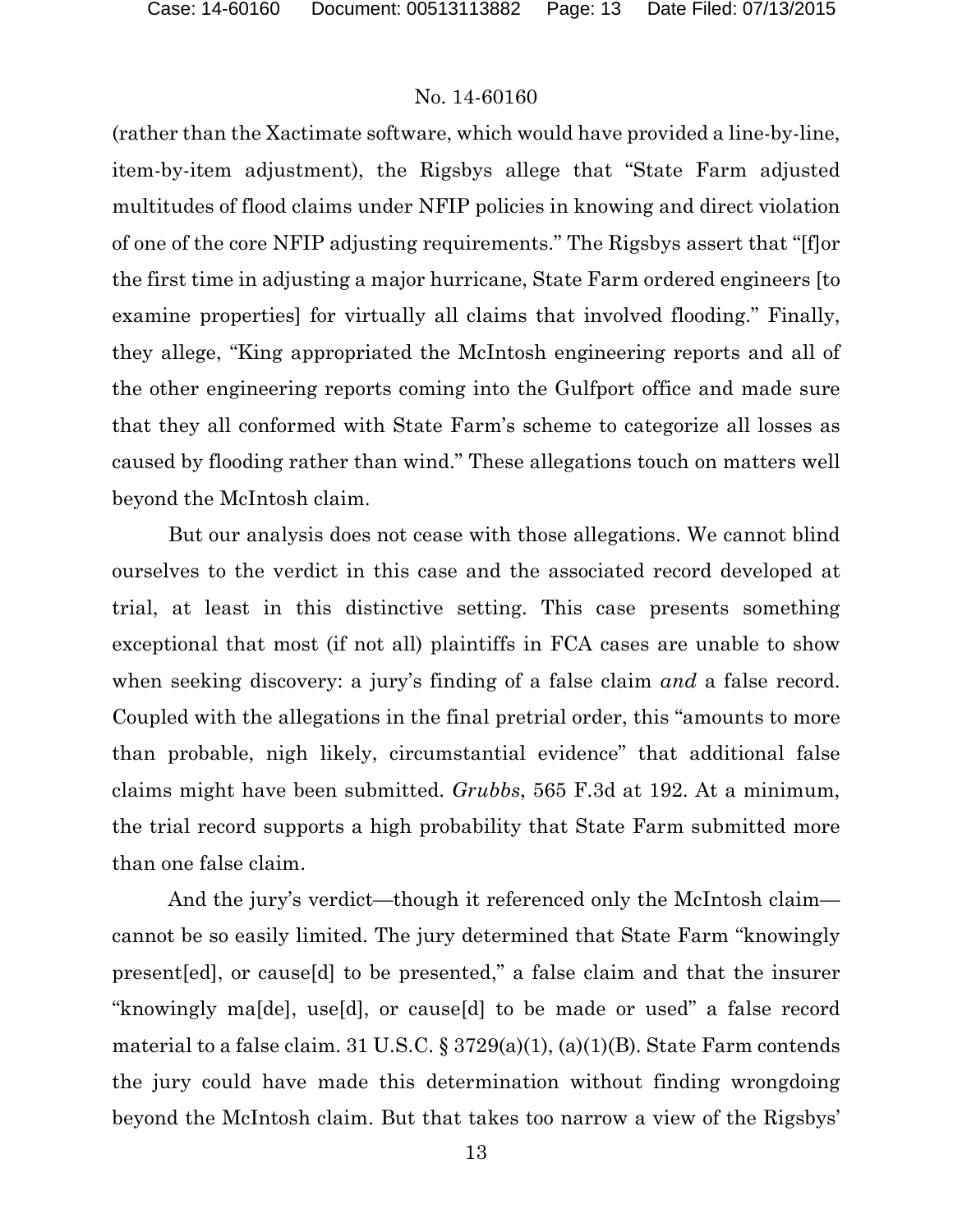evidence. Even in closing argument, as he walked the jury through the verdict form, the Rigsbys' counsel explained that they should render a verdict for Relators on the  $\S 3729(a)(1)$  claim because of "all the scheme type evidence that we've been putting on" and on the  $\S 3729(a)(1)(B)$  claim because of the Xactotal form.

With respect to the  $\S 3729(a)(1)$  claim, the Rigbys presented evidence at trial that State Farm told its adjusters that the post-Katrina damage they would see would be flood damage, that they should "hit the limits" on flood policies, and that they should use Xactotal in these circumstances rather than FEMA directive W5054's required line-by-line estimate. These general allegations, extending beyond the McIntosh claim, were fervently litigated during the trial.

The verdict on the  $\S 3729(a)(1)(B)$  claim is perhaps even more suggestive of additional claims. State Farm did not quarrel with whether the Xactotal printout had in fact been placed in the McIntosh NFIP file; witnesses testified to widespread use of Xactotal in adjusting Katrina claims. Its argument was that the document was not a false record within the meaning of  $\S 3729(a)(1)(B)$ because State Farm had *generalized permission* to deviate from FEMA directive W5054 if the loss appeared to exceed the coverage limit. The jury's verdict necessarily entailed a finding that this was not so.

"In pursuing traditional or test case trials, the judge may conduct a unitary trial, bifurcate liability and damages, or create other helpful trial structures." *Manual for Complex Litigation* § 22.93 (4th ed. 2015). But a "court must identify and minimize any risk of unfairness in requiring litigants to present claims or defenses in a piecemeal fashion." *Id.* The district court appropriately employed its discretion to isolate the McIntosh claim for trial. But in denying the Rigsbys *any* additional discovery after a verdict in their favor, the district court abused its discretion in a manner that affected their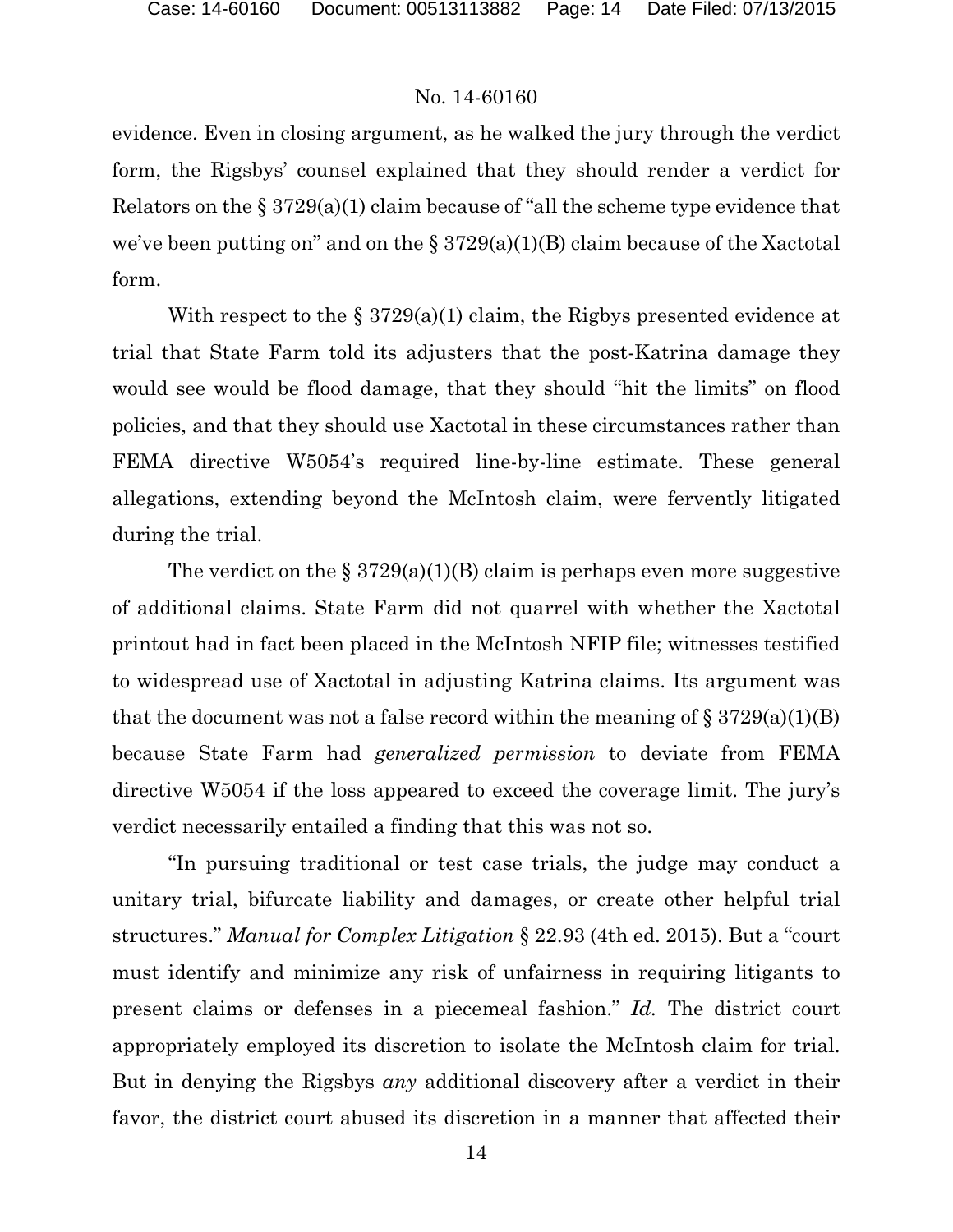substantial rights. *See Green*, 754 F.3d at 329; *see also Burns*, 483 F.2d at 305 (requiring that administration of discovery remain consistent with "the liberal spirit of the Rules"). The Rigsbys' allegations in the final pretrial order and the verdict on the McIntosh claim provide sufficient justification to permit additional limited discovery. While the typical case might warrant shutting the door to more discovery, the Rigsbys have at least edged the door ajar for some additional, if superintended, discovery.

We emphasize that our decision hinges in large part on the idiosyncratic nature of this case—seldom will a relator in an FCA case present an alreadyrendered jury verdict in her favor while seeking further discovery. We therefore remand to the district court for further proceedings not inconsistent with this opinion, but stress that we make no judgments about the actual existence of other potential false claims or records.<sup>[8](#page-14-0)</sup>

### *B. Seal Violations*

 $\overline{a}$ 

Turning to the cross-appeal, State Farm argues that the Rigsbys' violations of the FCA's seal requirement independently warrant dismissal. The FCA requires that a "copy of the complaint and written disclosure of substantially all material evidence and information the person possesses shall be served on the government." 31 U.S.C. § 3730(b)(2). The complaint must be filed in camera and remain under seal until the court orders it served on the defendant. *Id.* Whether a violation of this requirement compels dismissal presents a statutory interpretation question reviewed de novo. *See U.S. ex rel. Summers v. LHC Grp. Inc.*, 623 F.3d 287, 291 (6th Cir. 2010). The requirements of § 3730(b)(2) are procedural, not jurisdictional. *See* Claire M.

<span id="page-14-0"></span><sup>8</sup> We are sympathetic to the district court's fear of unconstrained discovery. To that end, a reasonable place to begin would be to allow the Rigsbys access to a list that State Farm already prepared in response to the district court's request to review in camera certain materials in its August 10, 2009, order.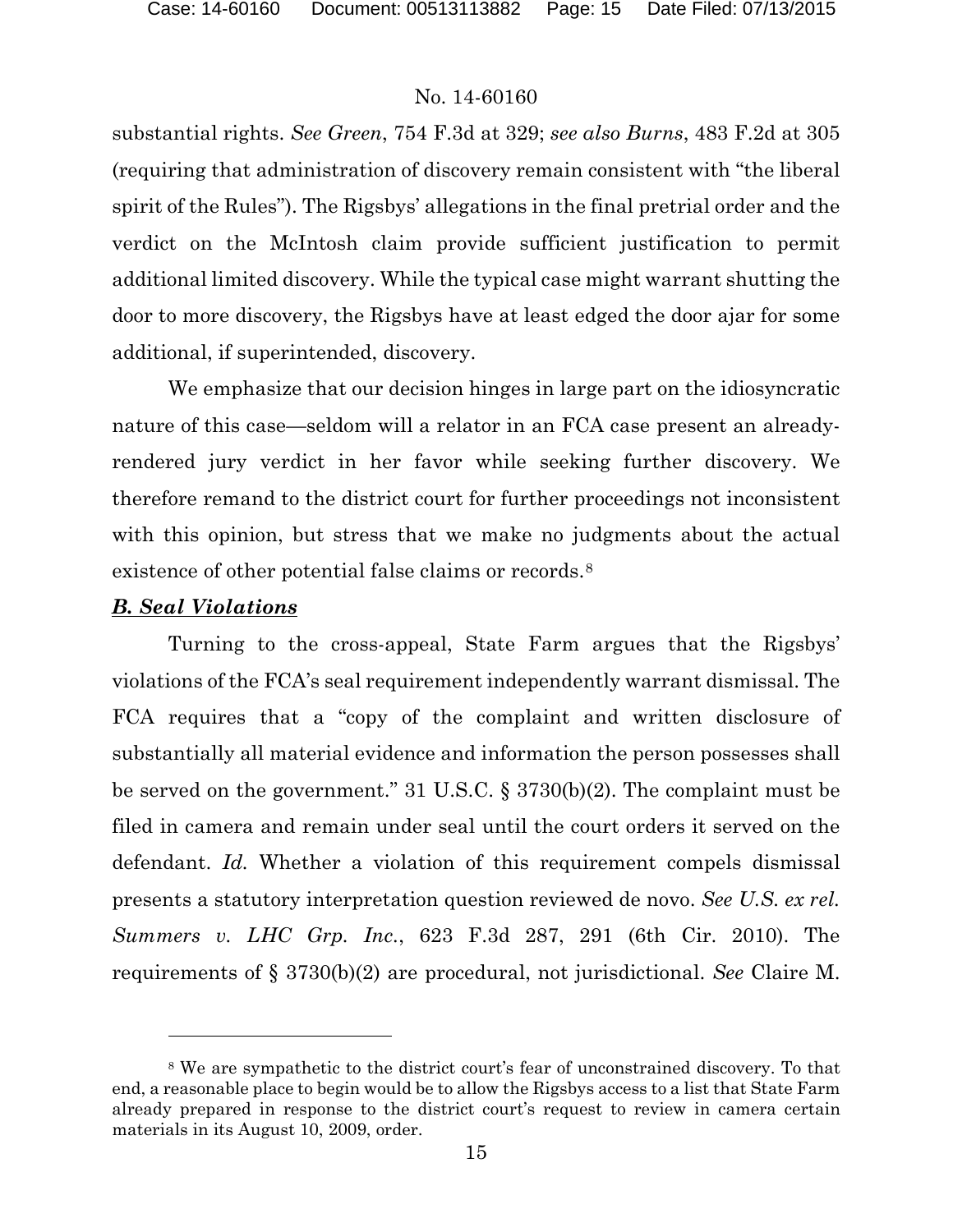Sylvia, *The False Claims Act: Fraud Against the Government* § 11:14 (2d. ed. 2010) [hereinafter Sylvia, *Fraud Against the Government*] (collecting cases).

Although this is an issue of first impression in this court, three circuits have addressed the consequences of an FCA seal violation and come to divergent conclusions. In *U.S. ex rel. Lujan v. Hughes Aircraft Co.*, the plaintiff filed her FCA suit under seal but subsequently disclosed, to a national newspaper, the existence of the suit and the nature of her allegations about a government contractor mischarging for its work on a plane's radar system. 67 F.3d 242, 243–44 (9th Cir. 1995). Two articles were subsequently published revealing that the suit had been filed and relaying the substance of the claims. *Id.* at 244. The district court dismissed the suit because of the seal violations. *Id.* at 243.

The Ninth Circuit reversed. *Id.* at 243, 247. The court determined that no provision in the FCA explicitly authorizes dismissal as a sanction for a seal violation. *Id.* at 245. The court then looked to the legislative history surrounding the passage of the 1986 amendments to the FCA that added the seal provision, and determined that Congress sought to strike a balance between encouraging private FCA actions and allowing the government an adequate opportunity to evaluate whether to join the suit. *Id.* (citing S. Rep. No. 99-345, at 23–25 (1986)). The *Lujan* court concluded that the plaintiff had violated the seal requirement, but remanded with instructions for the district court to evaluate three factors in determining whether dismissal was warranted: 1) the harm to the government from the violations; 2) the nature of the violations; and 3) whether the violations were made willfully or in bad faith. *Id.* at 245–47. The Second Circuit adopted a similar analysis in *U.S. ex rel. Pilon v. Martin Marietta Corp.*, 60 F.3d 995, 997, 999–1000 (2d Cir. 1995).

By contrast, the Sixth Circuit held that any violation of the seal requirement, no matter how trivial, requires dismissal. *See Summers*, 623 F.3d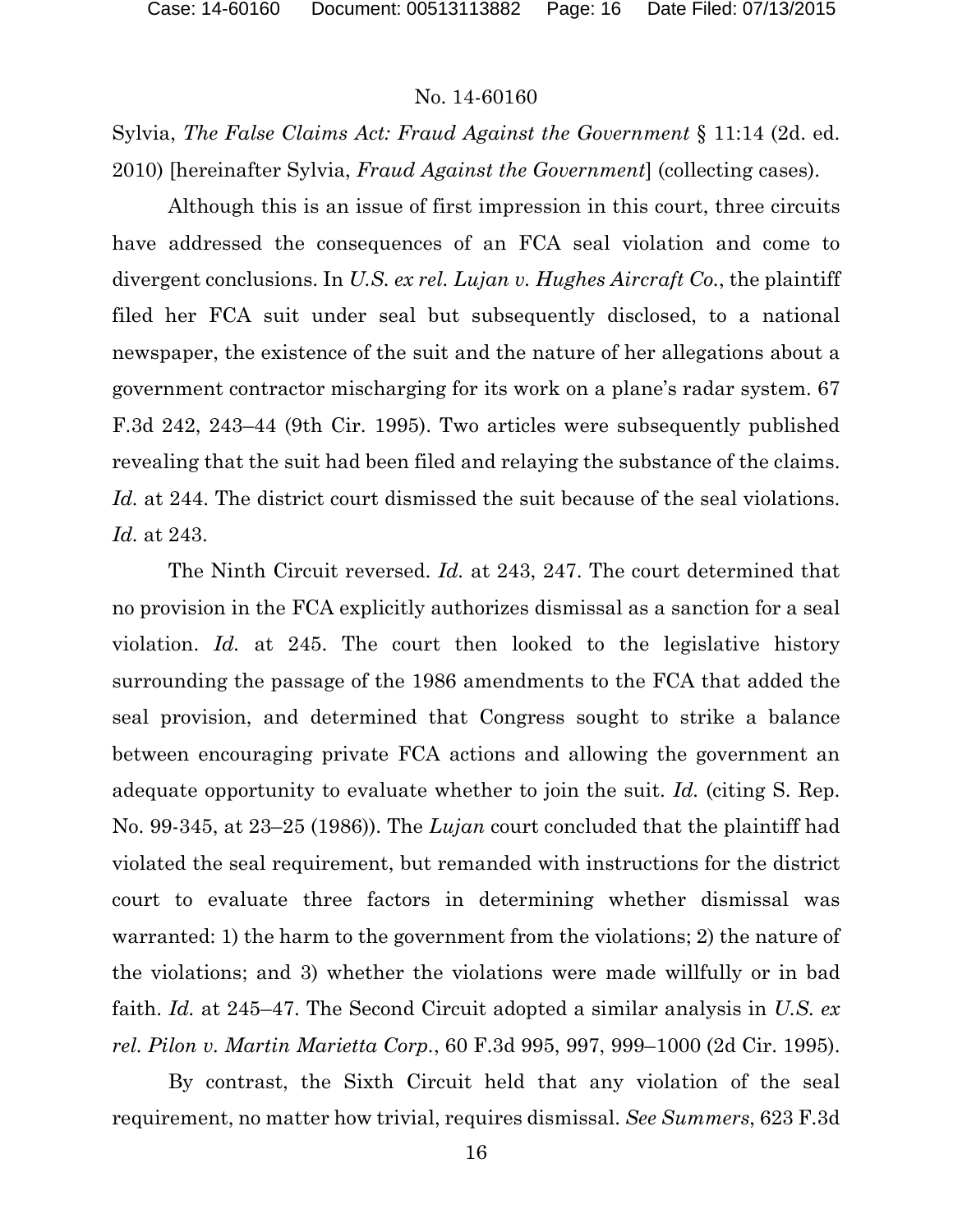at 299. The *Summers* court determined that Congress's choice of a 60-day seal period already reflected legislative balancing of the interests identified by the *Lujan* court. *See id.* at 296. The *Summers* court also feared that a balancing test would encourage "plaintiffs to comply with the FCA's under-seal requirement only to the point the costs of compliance are outweighed by the risk" of dismissal. *Id.* at 298.

While cognizant of the justification for and the merits of a per se rule, we conclude that a seal violation does not automatically mandate dismissal. As the *Lujan* court recognized and the government stated as amicus in this case, nothing in the text of § 3730(b)(2) "explicitly authorizes dismissal as a sanction for disclosures in violation of the seal requirement." 67 F.3d at 245. Perhaps more essentially, though, the 1986 amendments to the FCA were intended to encourage more, not fewer, private FCA actions. *See* S. Rep. No. 99-345, at 1– 8, 23–25. Holding that any violation of the seal requirement mandates dismissal would frustrate that purpose, particularly when the government suffers minimal or no harm from the violation. We therefore embrace the *Lujan*  test for addressing violations of § 3730(b)(2) and turn to the relevant facts here. We review the district court's application of the *Lujan* factors, and its election of a remedy for a seal violation, for abuse of discretion. *See Lujan*, 67 F.3d at 247 ("Imposition of dismissal as a sanction is reviewed for abuse of discretion."); *Pilon*, 60 F.3d at 1000.

The Rigsbys filed their initial complaint under seal on April 26, 2006, and served a copy to the government. State Farm alleges that the Rigsbys' prior counsel then disclosed the existence of the lawsuit to several news outlets by emailing copies of the evidentiary disclosures and engineering reports, sometimes including the case caption. State Farm also alleges that the Rigsbys themselves sat for interviews that culminated in the publication of multiple news stories—including one interview that was the subject of a national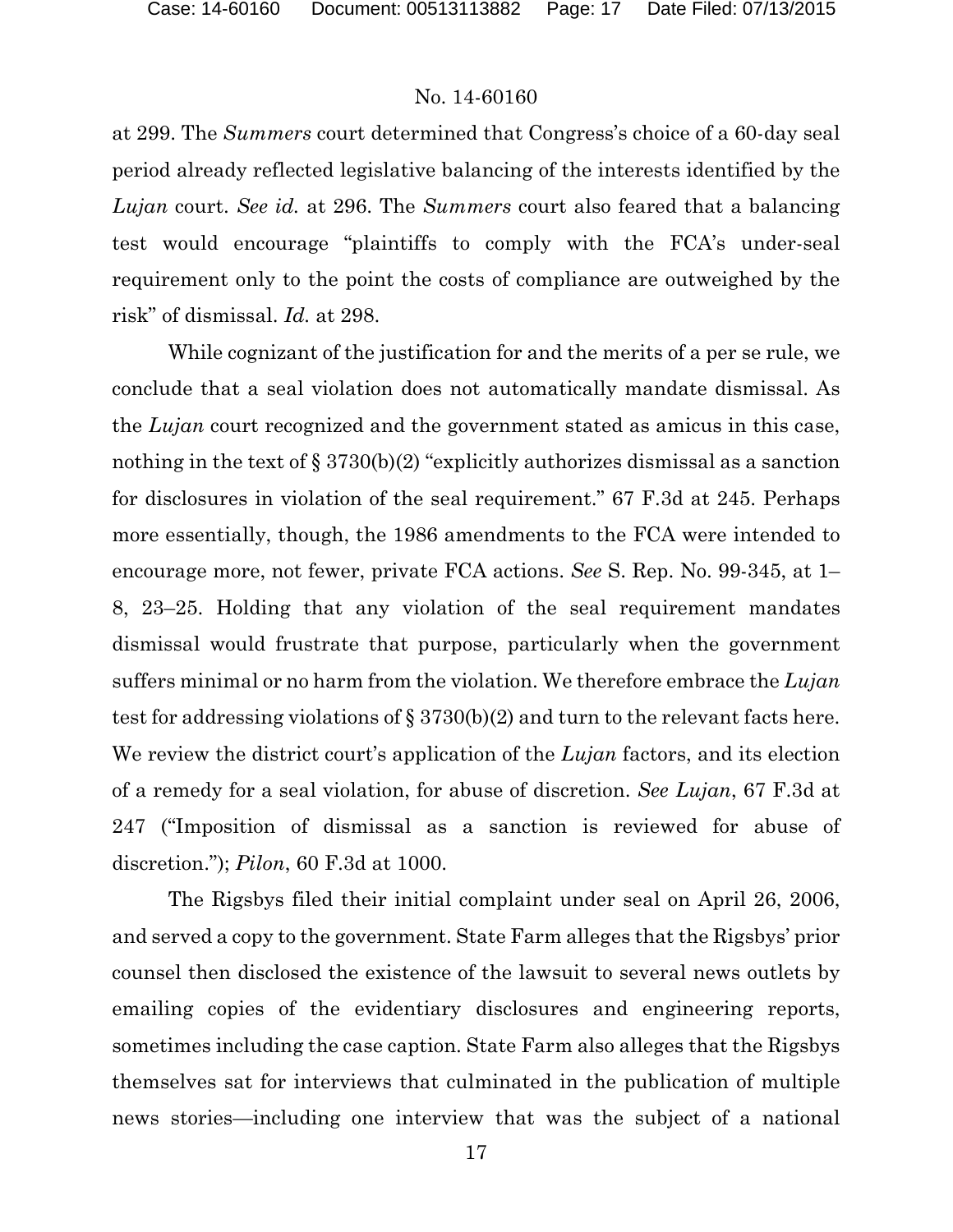### No. 14-60160

broadcast on ABC's 20/20 program—and notified a Mississippi congressman of their FCA action. Most of these events occurred before the seal was partially lifted on January 10, 2007, to allow the Rigsbys to address related litigation in Alabama. The seal was fully lifted on August 1, 2007.

First, we limit the scope of our inquiry to the period between the filing of the complaint and the partial seal lift. Indeed, while neither party appears to have scrutinized the docket in the related litigation, the existence of this qui tam litigation was revealed there in another party's public filings within days of the partial seal lift. *See E.A. Renfroe & Co. v. Cori Rigsby Moran et al.*, No. 2:06-cv-01752 (N.D. Ala. Jan. 18, 2007), ECF No. 85. This effectively mooted the original seal. We also confine our analysis to disclosures of the existence of the suit itself, and do not consider disclosures of the underlying allegations. *See Am. Civil Liberties Union v. Holder*, 673 F.3d 245, 254 (4th Cir. 2011) ("[T]he seal provisions limit the relator only from publicly discussing the filing of the qui tam complaint. Nothing in the FCA prevents the qui tam relator from disclosing the existence of the fraud.").

Having closely reviewed each of the disclosures offered by State Farm that fall into the aforementioned time period and relate to the existence of the FCA suit,<sup>[9](#page-17-0)</sup> we first conclude that the Rigsbys violated § 3730(b)(2). They conceded as much at oral argument. But we agree with the district court's determination that none of the disclosures appear to have resulted in the publication of the existence of this suit before the seal was partially lifted. Applying the *Lujan* factors, then, we conclude first that the government was not likely harmed. If State Farm was not tipped off about the existence of the suit from the Rigsbys' disclosures, a fundamental purpose of the seal

<span id="page-17-0"></span><sup>9</sup> We assume, without deciding, that: 1) disclosures by the Rigsbys' prior counsel, who were later disqualified, can be imputed to them; 2) disclosures to a sitting congressman can violate § 3730(b)(2); and 3) State Farm has standing to seek dismissal under § 3730(b)(2).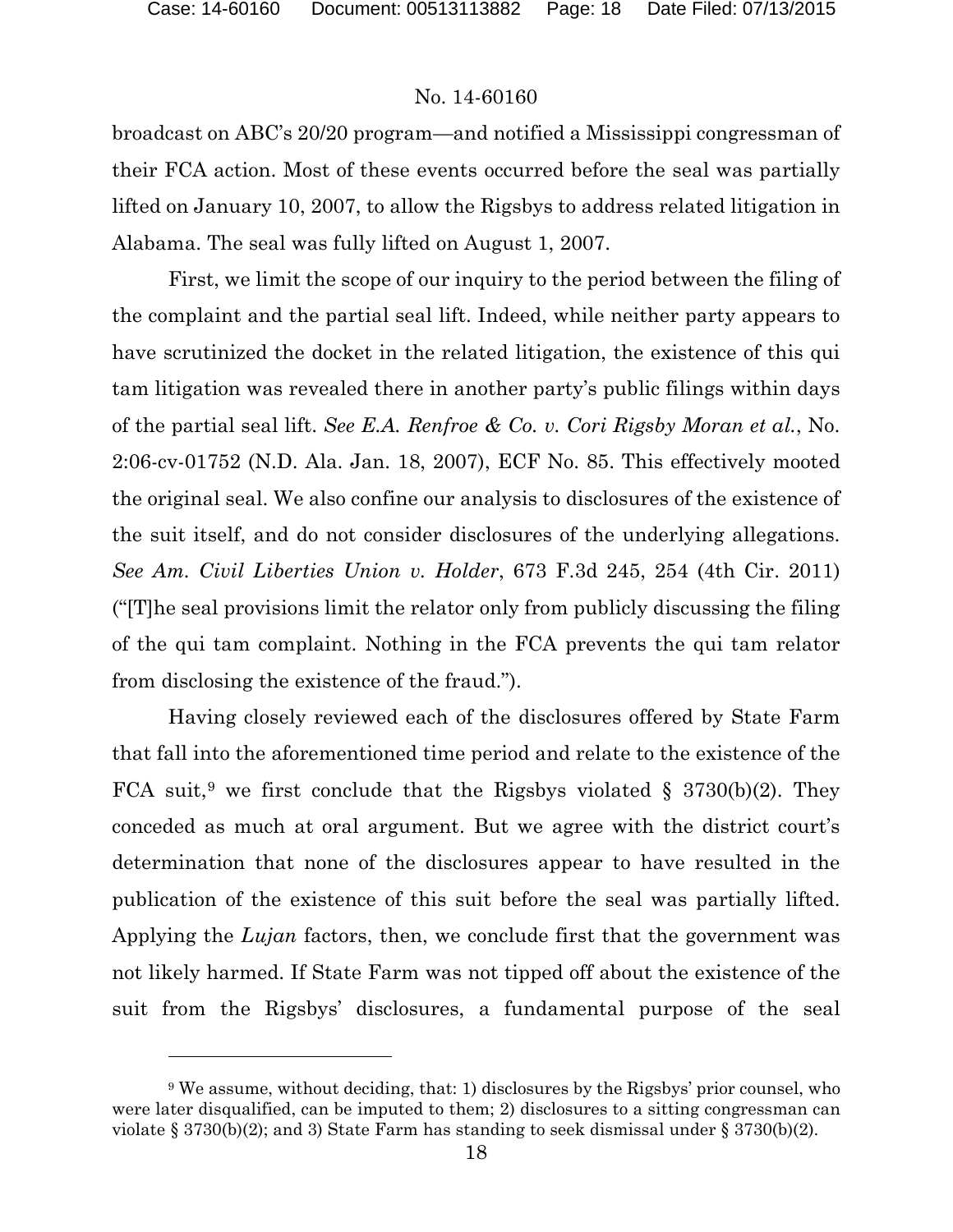requirement—allowing the government to determine whether to join the suit without tipping off a defendant—was not imperiled. *See Lujan*, 67 F.3d at 245– 46; *U.S. ex rel. Le Blanc v. ITT Indus., Inc.*, 492 F. Supp. 2d 303, 307–08 (S.D.N.Y. 2007); S. Rep. No. 99-345, at 24.

Second, the violations here—unlike those in many other cases that resulted in dismissal, *see e.g.*, *Taitz v. Obama*, 707 F. Supp. 2d 1, 4 (D.D.C. 2010); *Erickson ex rel. U.S. v. Am. Inst. of Biological Scis.*, 716 F. Supp. 908, 911–12 (E.D. Va. 1989)—did not involve a complete failure to file under seal or serve the government, and were therefore considerably less severe. *See Lujan*, 67 F.3d at 246. We acknowledge that some of the above-mentioned publications revealed that the Rigsbys turned over material to federal and state prosecutors. But each reference to those disclosures is in the context of allegations about State Farm misleading policyholders, not the federal government. The distinction is significant because the revelation of possible private or public enforcement to protect policyholders would not alert State Farm to a pending FCA suit.

With respect to bad faith, the district court determined that "there is nothing in the record to suggest that the disclosures in question  $\dots$  were authorized by or made at the suggestion of the Relators," and held that a finding of bad faith or willfulness was unwarranted. There is no indication that the Rigsbys themselves communicated the existence of the suit in the relevant interviews. Were we to impute their former attorneys' disclosures to them, however, we would conclude that they acted in bad faith. Even presuming bad faith, the *Lujan* factors favor the Rigsbys. Although they violated the seal requirement, the Rigsbys' breaches do not merit dismissal.

## *C. Subject Matter Jurisdiction*

State Farm next challenges the district court's determination that it had subject matter jurisdiction over this action. Where the underlying allegations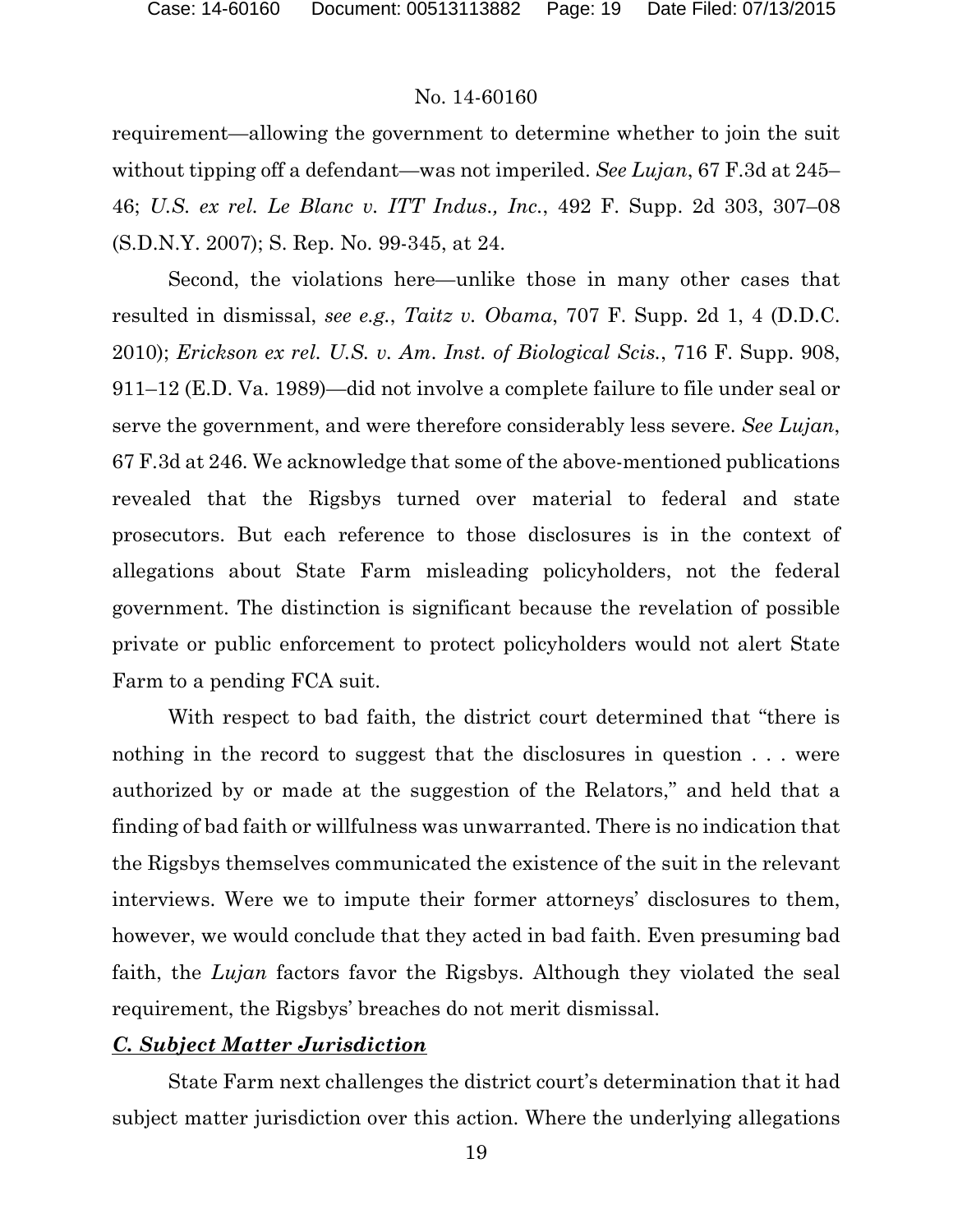### No. 14-60160

of a suit have been the subject of a "public disclosure," a court lacks subject matter jurisdiction to hear the suit unless the relator is an "original source" of the information. *See* 31 U.S.C. § 3730(e)(4).<sup>[10](#page-19-0)</sup> Whether § 3730(e)(4) bars a complaint is a question of subject matter jurisdiction. *See Rockwell Int'l Corp. v. United States*, 549 U.S. 457, 467 (2007). Assuming *arguendo* that a public disclosure occurred, as the district court did, we conclude that the district court properly retained jurisdiction because the Rigsbys are original sources.

A "challenge under the FCA jurisdictional bar is necessarily intertwined with the merits and is, therefore, properly treated as a motion for summary judgment." *U.S. ex rel. Reagan v. E. Tex. Med. Ctr. Reg'l Healthcare Sys.*, 384 F.3d 168, 173 (5th Cir. 2004) (internal quotation marks and citation omitted). "Summary judgment will be granted if, viewing the evidence in the light most favorable to the non-moving party, there is no genuine dispute as to any material fact and the movant is entitled to judgment as a matter of law." *U.S. ex rel. Jamison v. McKesson Corp.*, 649 F.3d 322, 326 (5th Cir. 2011) (citations omitted).

In relevant part, § 3730(e)(4)(A) reads: "No court shall have jurisdiction over an action under this section based upon the public disclosure of allegations or transactions" in a civil hearing or in the news media "unless . . . the person bringing the action is an original source of the information." An "original source" is "an individual who has direct and independent knowledge of the information on which the allegations are based and has voluntarily provided the information to the Government before filing an action under this section which is based on the information."  $\S$  3730(e)(4)(B). "Direct" knowledge is "derived from the source without interruption or gained by the relator's own

<span id="page-19-0"></span><sup>&</sup>lt;sup>10</sup> This section was substantively amended in 2010, but the new version does not apply to cases, like this one, that were already pending at the time of its enactment. *See Graham Cnty. Soil & Water Conservation Dist. v. U.S. ex rel. Wilson*, 559 U.S. 280, 283 n.1 (2010).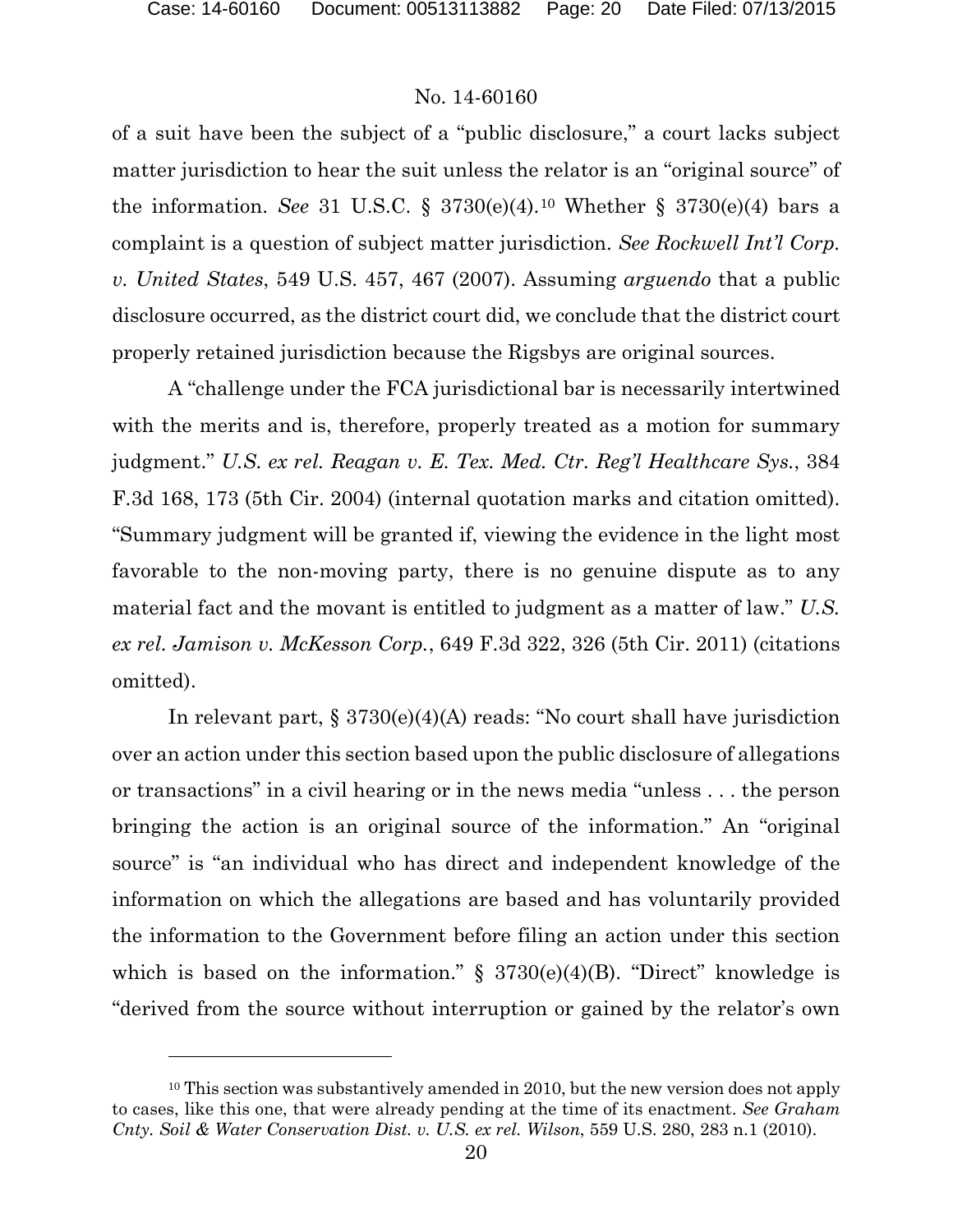efforts rather than learned second-hand through the efforts of others." *U.S. ex rel. Laird v. Lockheed Martin Eng'g & Sci. Servs. Co.*, 336 F.3d 346, 355 (5th Cir. 2003) (citation omitted) *abrogated on other grounds by Rockwell*, 549 U.S. at 472. Knowledge is "independent" when "it is not derived from the public disclosure." *Reagan*, 384 F.3d at 177 (citations omitted).

In evaluating whether a relator has "direct and independent knowledge," we "must look to the factual subtleties of the case before [us] and attempt to strike a balance between those individuals who, with no details regarding its whereabouts, simply stumble upon a seemingly lucrative nugget and those actually involved in the process of unearthing important information about a false or fraudulent claim." *Laird*, 336 F.3d at 356. The relator's contribution must "translate into some additional compelling fact, or must demonstrate a new and undisclosed relationship between disclosed facts, that puts a government agency 'on the trail' of fraud, where that fraud might otherwise go unnoticed." *Reagan*, 384 F.3d at 179 (citations omitted). Significantly here, the court must retain subject matter jurisdiction at all times throughout the litigation. "The court can lose jurisdiction over an otherwise sound action if the relator amends his complaint to remove the basis of the jurisdiction." *See Jamison*, 649 F.3d at 327–28 (citing *Rockwell*, 549 U.S. at 473–74). Conversely, the "amendment process cannot be used to create jurisdiction retroactively where it did not previously exist." *See id.* at 328 (internal quotation marks and citation omitted).

Turning to the facts, two relevant clusters of disclosures occurred before the Rigsbys filed their initial complaint in April 2006. First, in September 2005, a different set of plaintiffs filed a class action complaint (the "Cox/Comer Complaint") against 100 unnamed insurance companies and seven named ones, including State Farm. That suit alleged that insurers were engaged "in an effort to save money and pass on the costs of the loss to the federal flood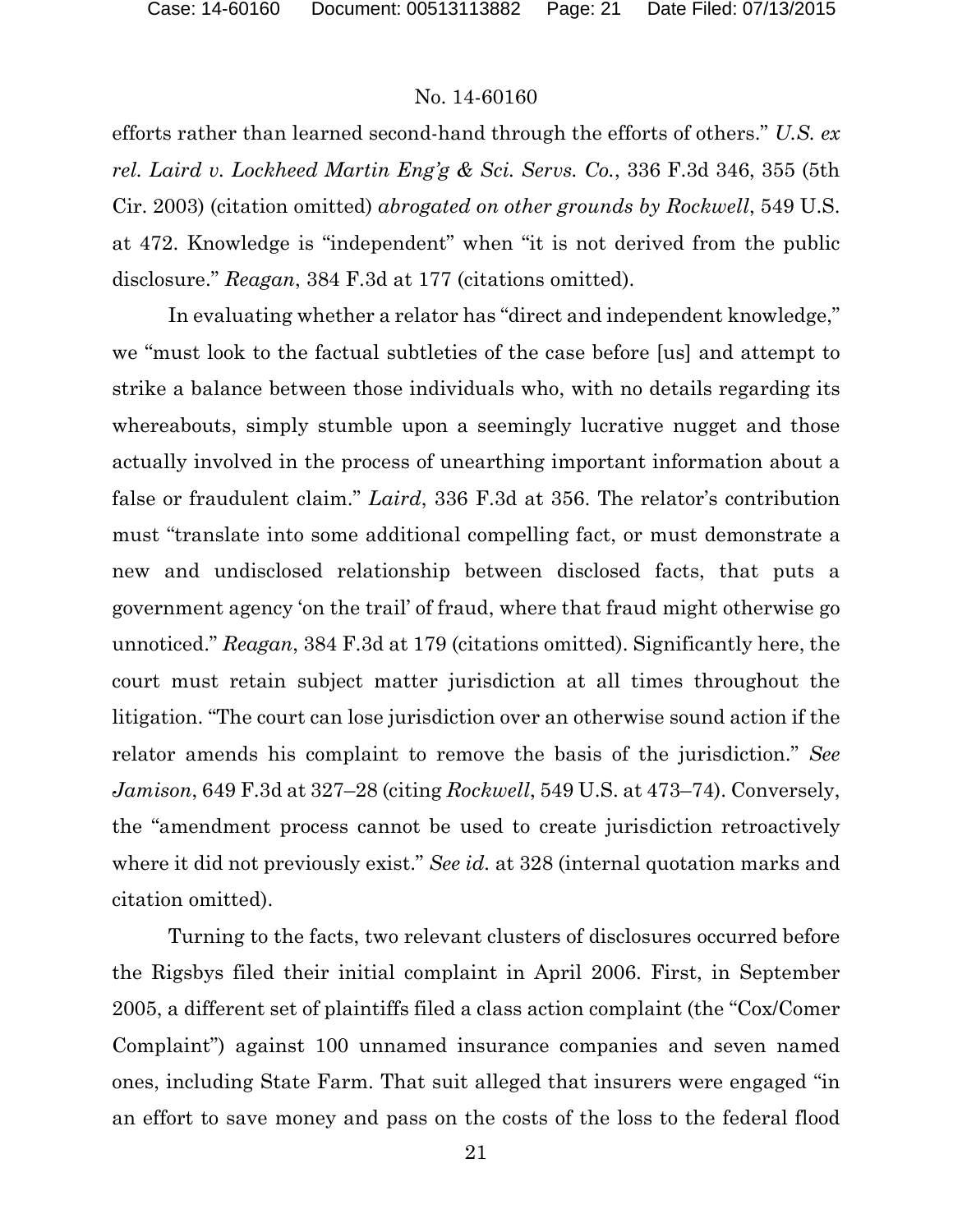insurance program" by misclassifying "storm related activity other than flooding"—including wind damage—as flood-related. The suit focused on the Mississippi Coast. In January 2006, the Cox/Comer plaintiffs filed a second amended complaint, alleging that damages were "caused by the hurricane winds . . . that preceded the arrival of water by a sufficient amount of time that the destruction had already occurred prior to the arrival of floodwaters."

Second, on October 18, 2005, and February 2, 2006, former NFIP administrator J. Robert Hunter testified before a U.S. Senate committee about, among other topics, the conflict of interest WYO insurers adjusting Katrina claims faced in determining whether property damage was caused by wind or water. Hunter explained that "even though a property may have been washed away by the storm surge, it was likely first hit by heavy winds, so that by the time the water wiped out the property, some percentage of the property was already destroyed by wind and rain." Hunter called for the Government Accountability Office to audit the allocations "so that any tendency of the insurers to diminish their wind losses for their own benefit is stopped quickly." He did not name State Farm.

Assuming *arguendo* that these were public disclosures within the meaning of  $\S 3730(e)(4)(A)$ , we look first to whether the Rigsbys were original sources with direct and independent knowledge of the information in their original complaint. *See Jamison*, 649 F.3d at 327, 332. Although the Cox/Comer Complaint and the Hunter testimony did reveal some of the information coloring the background of this litigation, the Rigsbys' personal, first-hand experiences filled in much of the detail, particularly as it related to the McIntosh claim, and certainly amounted to more than a "seemingly lucrative nugget" that they "simply stumble[d] upon." *Laird*, 336 F.3d at 356. The Rigsbys allege in their original complaint that: 1) they were told to use the "shortcut" Xactotal software even on claims that "sustained moderate flood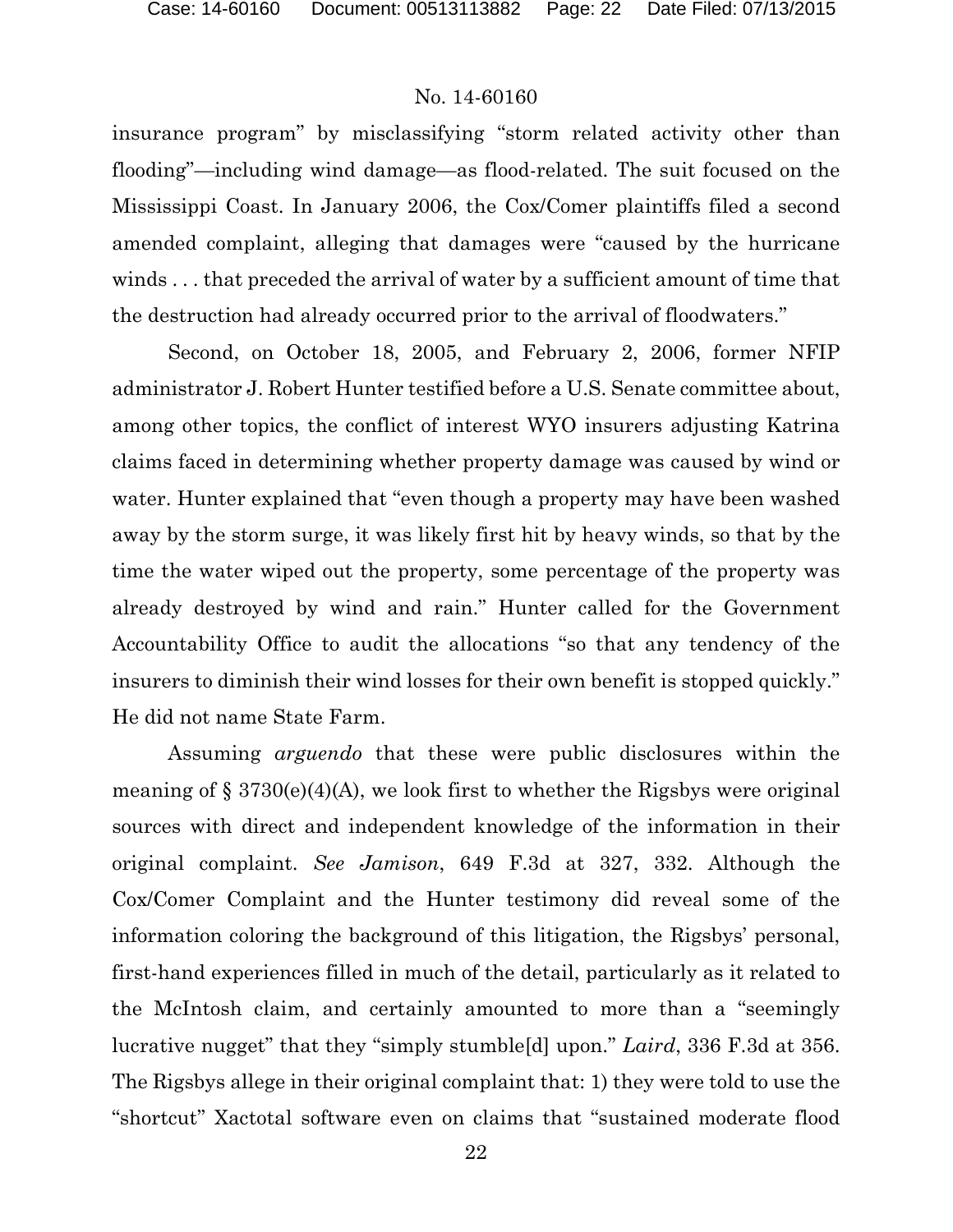damage"; 2) they were told to manipulate the information entered into Xactotal if the initial analysis did not result in a full payout under the flood policy; and 3) Rigsby discovered the wind-focused Ford Report as well as King's "DO NOT Pay Bill DO NOT discuss" note attached to that document and the subsequent flood-focused Kelly Report. These allegations were sufficient to confer original source status upon the Rigsbys at the outset of the case.

We next look to whether the Rigsbys' status as original sources was divested by the pursuit of a different theory at trial, as State Farm argues. This is precisely what happened in *Rockwell*. In that case, a relator brought an FCA suit against his former employer, a government contractor operating a nuclear weapons plant, after a toxic waste leak. 549 U.S. at 460–64. His original complaint alleged the leak was rooted in a process for mixing the waste that he had predicted during his employment would fail because of a piping defect. *Id.* at 461. However, the theory the government developed after it intervened in the case (and upon which it was successful at trial) was that after the relator himself had already left the company—a foreman caused the leak by using an improper waste mixture. *Id.* at 461–65. The Court determined that because the only false claims found by the jury related to the period *after* the relator had left the company, and were rooted not in the relator's predicted piping failure but instead in a foreman's improper mixture, he had no direct and independent knowledge of the defect. *Id.* at 475–76. The district court therefore lacked jurisdiction to enter judgment in the relator's favor. *Id.* at 479.

But the facts here differ substantially from those in *Rockwell*. The *Rockwell* Court looked to the final pretrial order to evaluate jurisdiction and observed that it had become unmoored from the original allegations underlying the complaint. *See id.* at 474–76. But the final pretrial order in this case is replete with allegations about which the Rigsbys had direct and independent knowledge. The Rigsbys allege in the final pretrial order, for example, that: 1)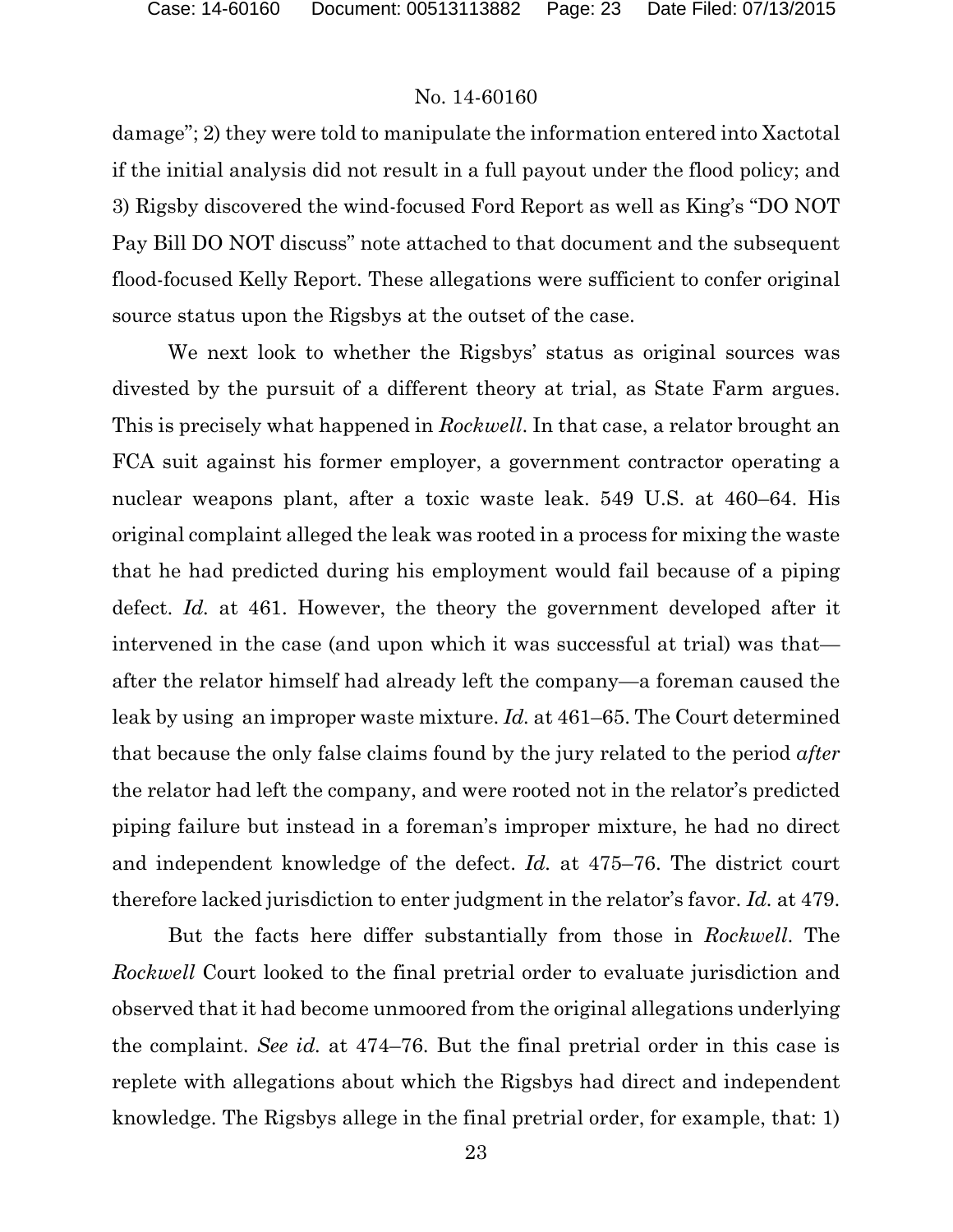State Farm told adjusters to use Xactotal to "hit the limits" of flood policies; 2) adjuster Cody Perry handed Kerri Rigsby the Ford Report, which contained King's note; and 3) the Rigsbys attended an adjuster meeting convened by State Farm during which the company's trainers told the adjusters that Katrina was a "'water storm' and that all major damage to homes was caused by flooding." These allegations formed the basis of much of the trial and they do not significantly diverge from the Rigsbys' original allegations.

State Farm is correct that the Rigsbys relied on Dr. Ralph Sinno's "wracking" theory at trial, but wracking is not a "theory of fraud" about which the Rigsbys could have been whistleblowers. As detailed above, the Rigsbys alleged that State Farm fraudulently misclassified wind damage as flood damage through a variety of means. State Farm sought to refute the Rigsbys' allegations of fraud by arguing that water was in fact the cause of the damage to the McIntosh home. Dr. Sinno's wracking theory countered that defense by explaining how wind actually would have caused the damage first. The wracking theory was part of the proof by which the Rigsbys convinced the jury of the predicate fact that wind caused the damage to the McIntosh home. *See Rockwell*, 549 U.S. at 475 ("[A] *qui tam* relator's misunderstanding of *why* a concealed defect occurred would normally be immaterial . . . ."); Sylvia, *Fraud Against the Government* § 11:63. In any event, the wracking theory was consistent with the allegations of fraud the Rigsbys presented in their complaint and final pretrial order. Indeed, when asked to summarize his theory of how the McIntosh home was destroyed, Dr. Sinno stated: "I agree fully with the first conclusion of the first inspector from State Farm," that is, Ford.

The Rigsbys are the "paradigmatic . . . whistleblowing insider[s]." *U.S. ex rel. Lam v. Tenet Healthcare Corp.*, 287 F. App'x 396, 401 (5th Cir. 2008) (internal quotation marks and citation omitted); *see also* Sylvia, *Fraud Against*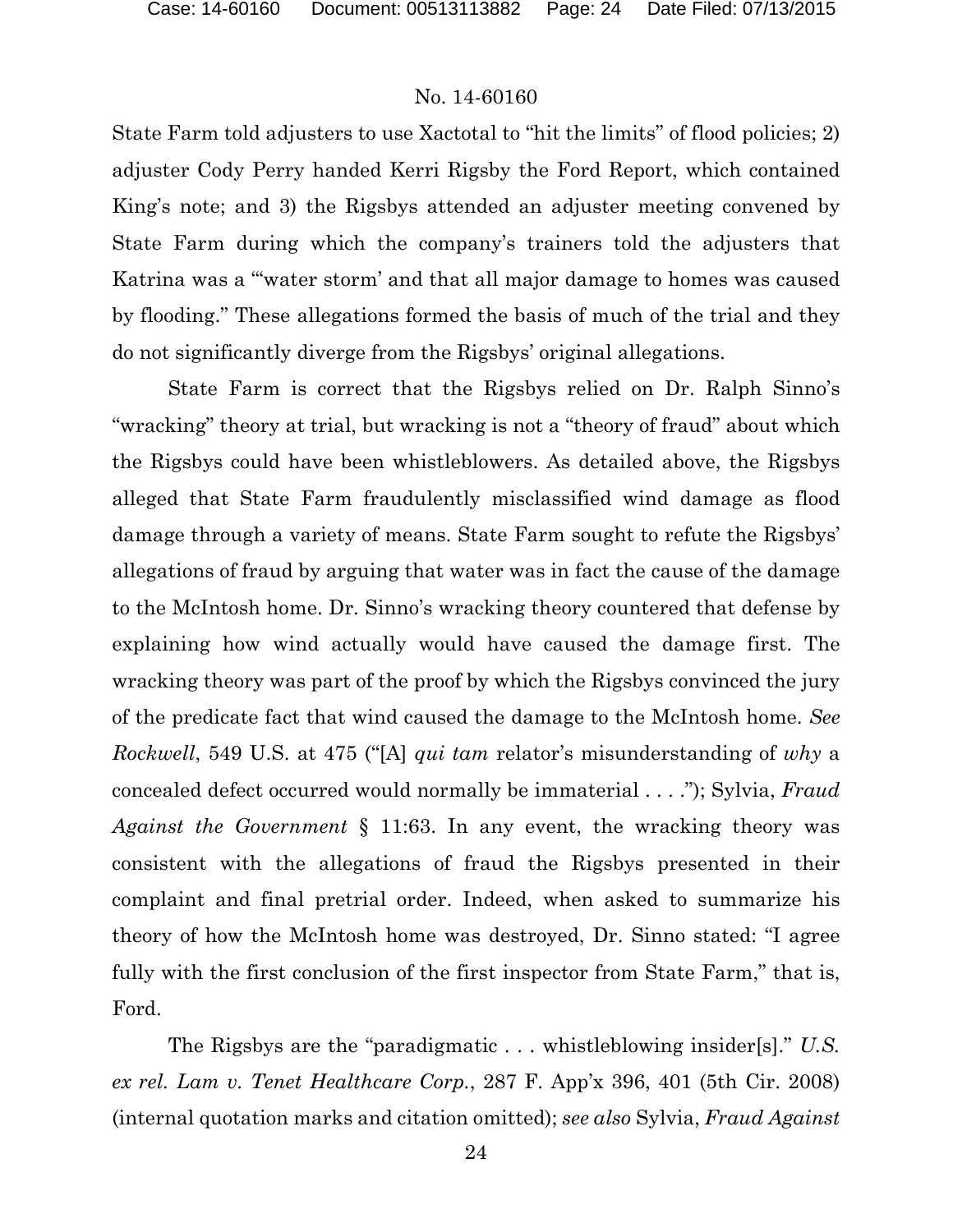### No. 14-60160

*the Government* § 11:62; John T. Boese, *Civil False Claims and Qui Tam Actions* § 4.02[D][3][a] (4th ed. 2014) ("[K]knowledge acquired and witnessed during the course of employment or professional work is direct knowledge.").<sup>[11](#page-24-0)</sup> Their direct knowledge surpasses that presented by other would-be relators in our original source case law. *Compare Jamison*, 649 F.3d at 331–32 (holding that relator who "describe[d] a general scheme of fraud and then list[ed] arbitrarily a large group of possible perpetrators" was not an original source); *U.S. ex rel. Fried v. West Indep. Sch. Dist.*, 527 F.3d 439, 440, 443 (5th Cir. 2008) (holding that relator was not an original source where he was a government-waste opponent who sought to infiltrate a school district to root out retiring teachers' alleged social security fraud); *Fed. Recovery Servs., Inc. v. United States*, 72 F.3d 447, 448–49, 451–52 (5th Cir. 1995) (holding that relators who brought suit against a competitor and other defendants were not original sources). The Rigsbys' knowledge was also independent because their contributions put the government "on the trail of fraud" that "might otherwise [have gone] unnoticed." *Reagan*, 384 F.3d at 179. Even the most zealous government investigator would not likely have been able to pinpoint the McIntosh claim—which was the basis of the trial—from the Cox/Comer Complaint and the Hunter testimony. Thus, the Rigsbys are original sources.

It is plausible that § 3730(e)(4) might come into play again as the district court proceeds with this litigation. *See Rockwell*, 549 U.S. at 473, 476 (recognizing that subject matter jurisdiction can be questioned at any time and

<span id="page-24-0"></span><sup>11</sup> Cori Rigsby's status as an original source in this case is more tenuous because she lacked direct and independent knowledge of the specifics of the McIntosh claim. However, we are satisfied that her contributions to the action permit the court to retain subject matter jurisdiction over her claims. Like her sister, Cori Rigsby was an experienced adjuster working for a State Farm contractor. She was instructed by State Farm that Katrina was a "water storm"; she was told to use Xactotal rather than Xactimate; and she knew about engineers altering their reports. Cori Rigsby, too, was a "paradigmatic . . . whistleblowing insider." *Tenet Healthcare Corp.*, 287 F. App'x at 401 (internal quotation marks and citation omitted).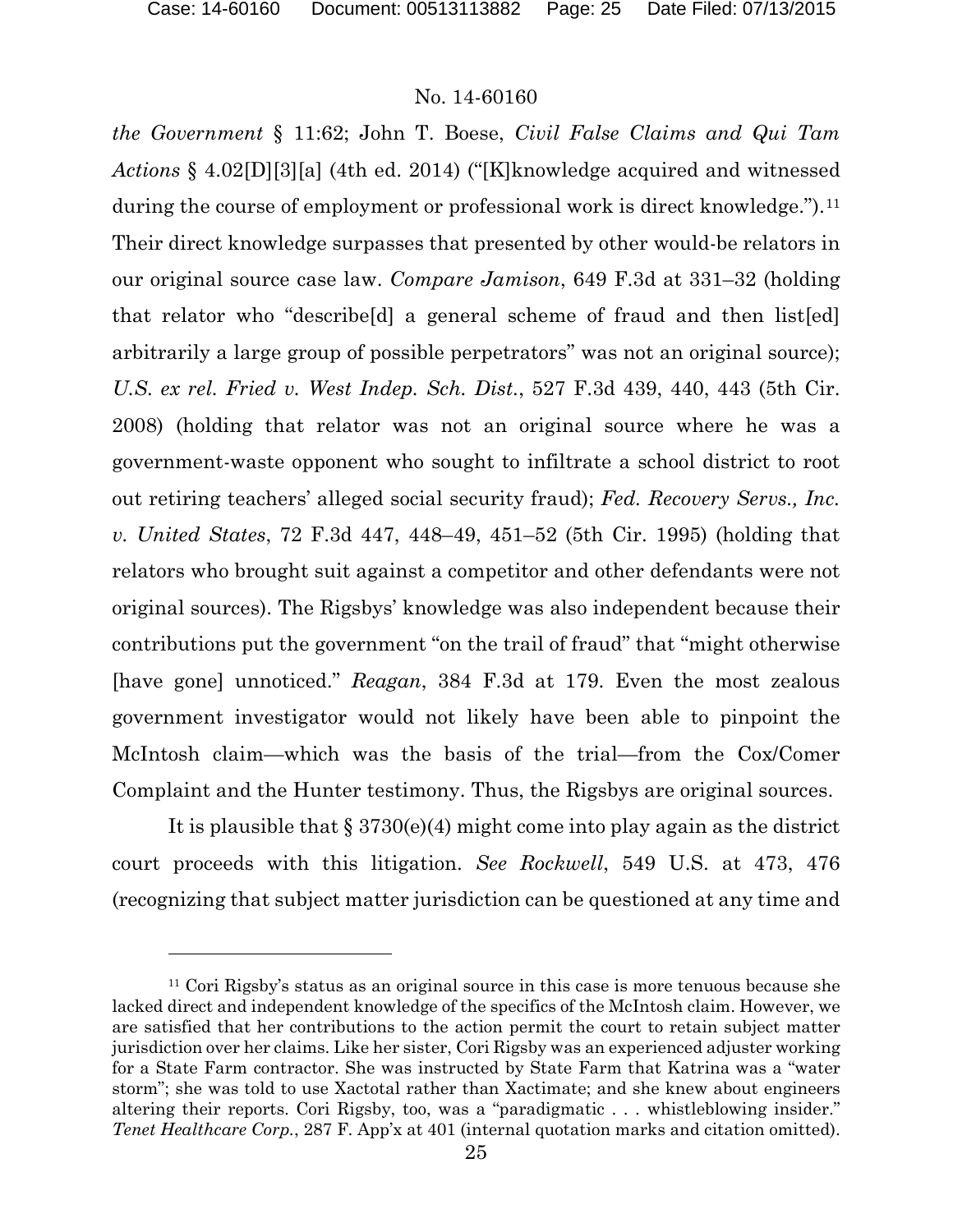with respect to any claim). We emphasize that there has been no finding of a public disclosure in this case under  $\S$  3730(e)(4)(A). However, even if the district court on remand should find a public disclosure touching on any possible claims, the Rigsbys would not necessarily be barred from pursuing those claims if they remain qualified as original sources under  $\S 3730(e)(4)(B)$ .

## *D. Jury Verdict*

State Farm's cross-appeal in this case lastly aims to unravel the jury's verdict in favor of the Rigsbys on the McIntosh claim. The jury found that State Farm was liable under § 3729(a)(1) (false claim liability) and § 3729(a)(1)(B) (false record liability), and the district court denied State Farm's motions for judgment as a matter of law. We conclude that a reasonable jury could have rendered these verdicts.

"Although we review denial of a motion for judgment as a matter of law de novo . . . our standard of review with respect to a jury verdict is especially deferential." *Wellogix, Inc. v. Accenture, L.L.P.*, 716 F.3d 867, 874 (5th Cir. 2013) (internal quotation marks and citation omitted). The district court only errs where "the evidence at trial points so strongly and overwhelmingly in the movant's favor that reasonable jurors could not reach a contrary conclusion." *Omnitech Int'l, Inc. v. Clorox Co.*, 11 F.3d 1316, 1323 (5th Cir. 1994). While "the court should review all of the evidence in the record," it "must draw all reasonable inferences in favor of the nonmoving party, and it may not make credibility determinations or weigh the evidence." *Reeves v. Sanderson Plumbing Prods., Inc.*, 530 U.S. 133, 150 (2000).

The Rigsbys' first count is for a violation of  $\S 3729(a)(1)$ , the applicable version of which premises liability on "knowingly present[ing], or caus[ing] to be presented, to an officer or employee of the United States Government . . . a false or fraudulent claim for payment or approval."  $\S 3729(a)(1)$ . To succeed on their false record claim, the Rigsbys had to prove that State Farm "knowingly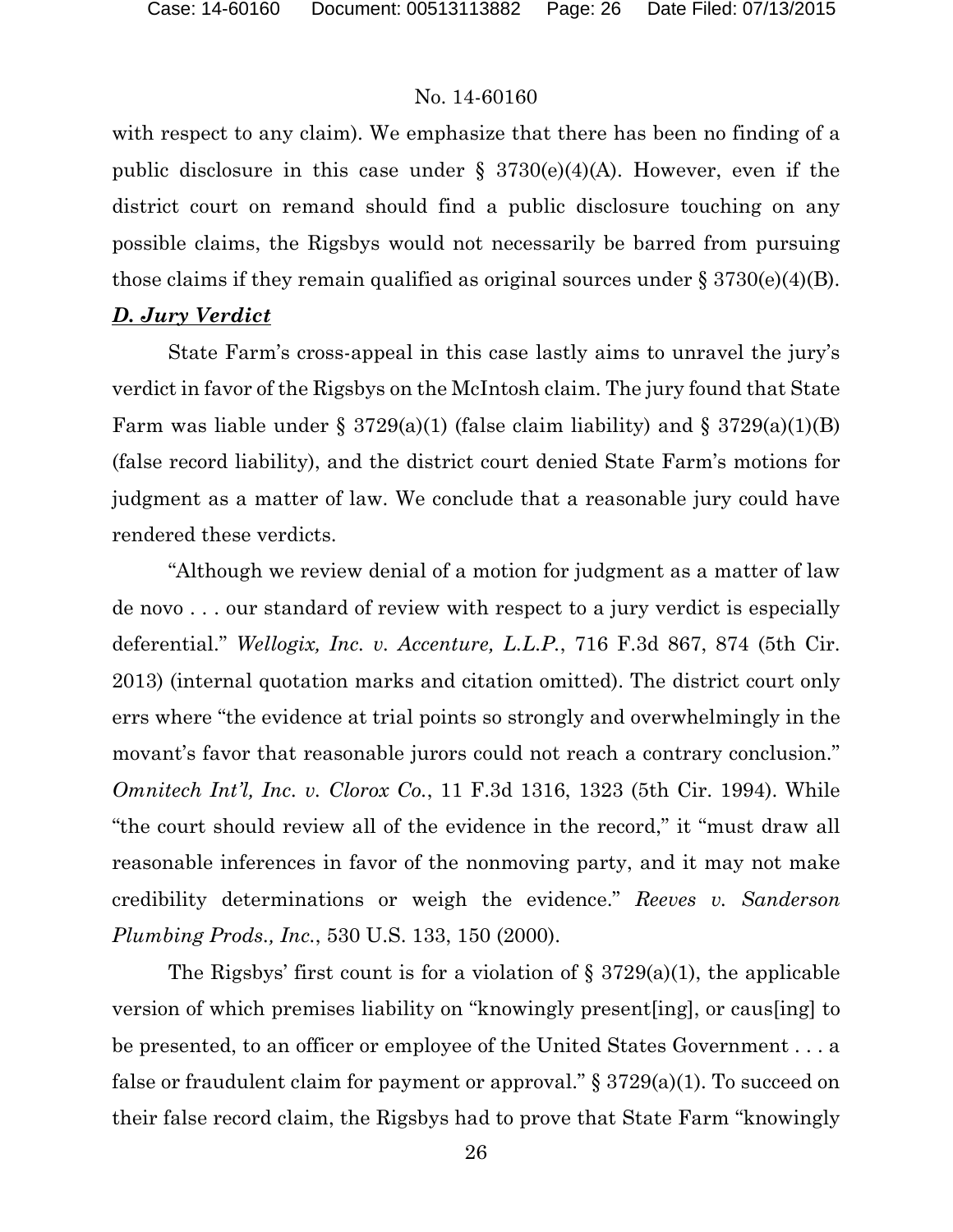ma[de], use[d], or cause[d] to be made or used, a false record or statement material to a false or fraudulent claim."  $\S 3729(a)(1)(B)$ .

State Farm argues that no reasonable jury could find: 1) that the McIntosh claim was false; 2) that State Farm had the requisite guilty knowledge; or 3) that there was evidence of a false record or statement. State Farm's first two challenges affect both counts, while its third affects only the false record count. We take each challenge in turn.

#### *i. Falsity of the McIntosh Claims*

l

To prove a violation of both § 3729(a)(1) and § 3729(a)(1)(B), the Rigsbys had to show that the claim presented for payment on the McIntosh's flood policy was false. A claim includes "any request or demand, whether under a contract or otherwise, for money or property."  $\S 3729(c)$ .<sup>[12](#page-26-0)</sup> And this court has explained that a claim "for money or property to which a defendant is not entitled [is] 'false' for purposes of the False Claims Act," and "whether a claim is valid depends on the contract, regulation, or statute that supposedly warrants it." *United States v. Southland Mgmt. Corp.*, 326 F.3d 669, 674–75 (5th Cir. 2003) (en banc). Here, the issue is whether State Farm appropriately determined that the flood insurance contract—derived word-for-word from a federal regulation, and containing an exclusion for wind damage—permitted the full \$250,000 payout for flood damage to the McIntosh home.

State Farm primarily contends that evidence of flood damage permeated the case, and that the Rigsbys failed to adequately support their trial theory that the home was rendered a total loss by wind before the flood waters arrived. We conclude a reasonable jury could find that the McIntosh claim was false, and, more specifically, could have believed that the home was destroyed by Katrina's winds before the water arrived.

<span id="page-26-0"></span><sup>&</sup>lt;sup>12</sup> The definition has since been amended, but this language is unchanged.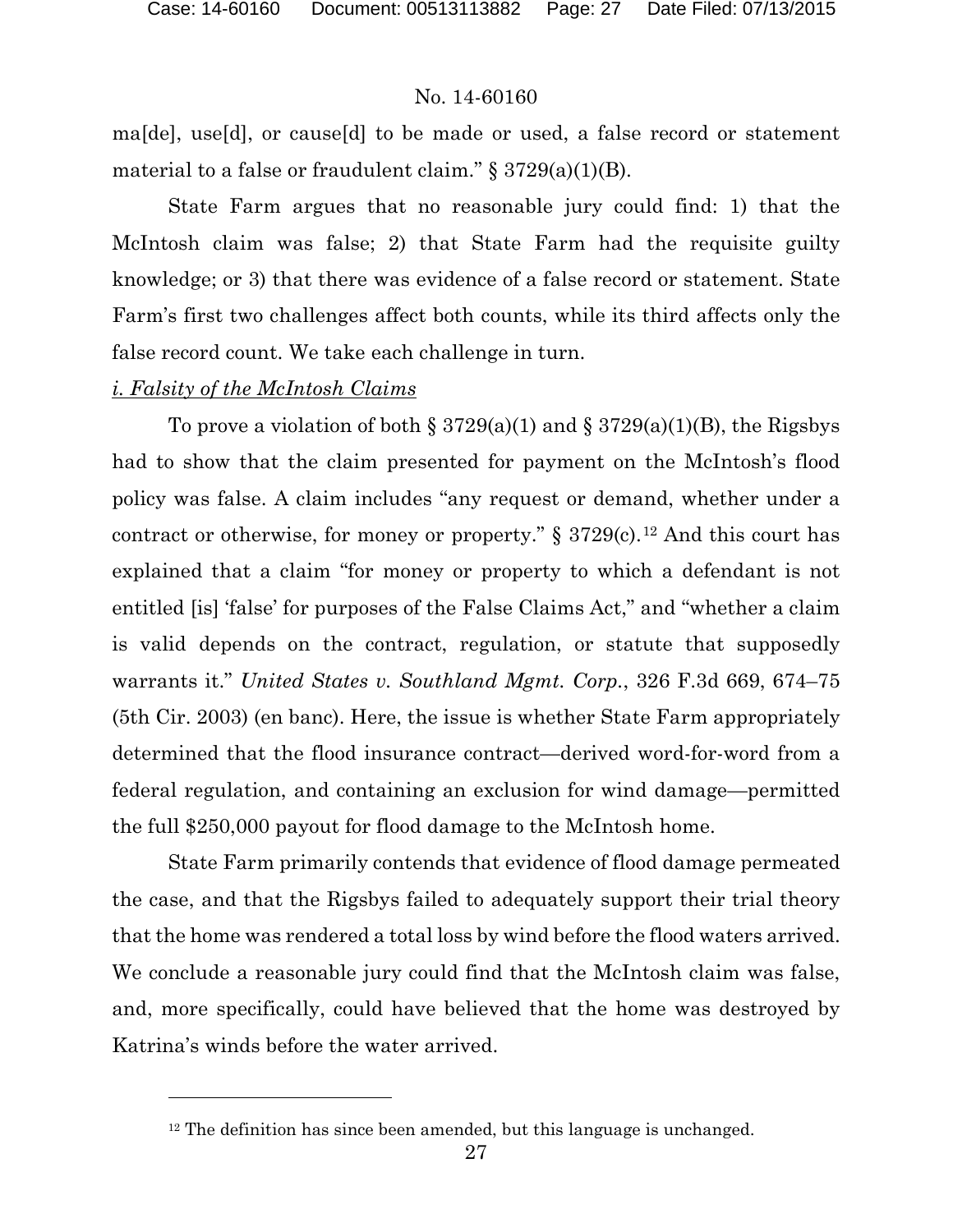## No. 14-60160

At the outset, we disagree with State Farm that the Rigsbys were required to present expert valuation evidence. We have already held that evidence of valuation can include—besides expert evidence—adjusters' reports and a plaintiff-insured's deposition testimony. *See Bayle v. Allstate Ins. Co.*, 615 F.3d 350, 360, 363 (5th Cir. 2010); *see also* 17A Couch on Insurance § 255:52 (3d ed. 2014) ("The question of value, for purposes of estimating the loss under [a] policy, is more or less one of expert opinion, but witnesses testifying as to the value of property are not required to be expert or skilled in the strict sense of the term in order to express an opinion on value.").

The Rigsbys' most significant valuation evidence came from Dr. Ralph Sinno, a professor of structural civil engineering.[13](#page-27-0) Dr. Sinno, after personally inspecting the property, testified that:

[T]he McIntosh house was damaged by the hurricane wind way before even the water got into the threshold of the house. The water did not get into the threshold of the house until two hours after the peak wind. After two hours, after all of the damage has been done, the water got to the house.

Dr. Sinno testified in detail about how winds "demolished, twisted, and wracked" the McIntosh home, and he defined wracking as "deform[ing] and mov[ing] [the structure] horizontally due to horizontal forces." Dr. Sinno's testimony aligned with that of Brian Ford (the Forensic employee who concluded in a report shortly after the storm that the primary cause of damage to the McIntosh home was wind), and it was corroborated by additional expert

<span id="page-27-0"></span><sup>&</sup>lt;sup>13</sup> State Farm alleges that the district court abused its discretion by permitting Dr. Sinno to testify under *Daubert v. Merrell Dow Pharm. Inc.*, 509 U.S. 579 (1993). "District courts enjoy wide latitude in determining the admissibility of expert testimony, and the discretion of the trial judge and his or her decision will not be disturbed on appeal unless manifestly erroneous." *Hodges v. Mack Trucks Inc.*, 474 F.3d 188, 194 (5th Cir. 2006) (internal quotation marks and citation omitted). The district court cogently and thoroughly evaluated Dr. Sinno's qualifications, expertise, and opinions in ruling on State Farm's motion in limine. There was no abuse of discretion in permitting the jury to hear his testimony.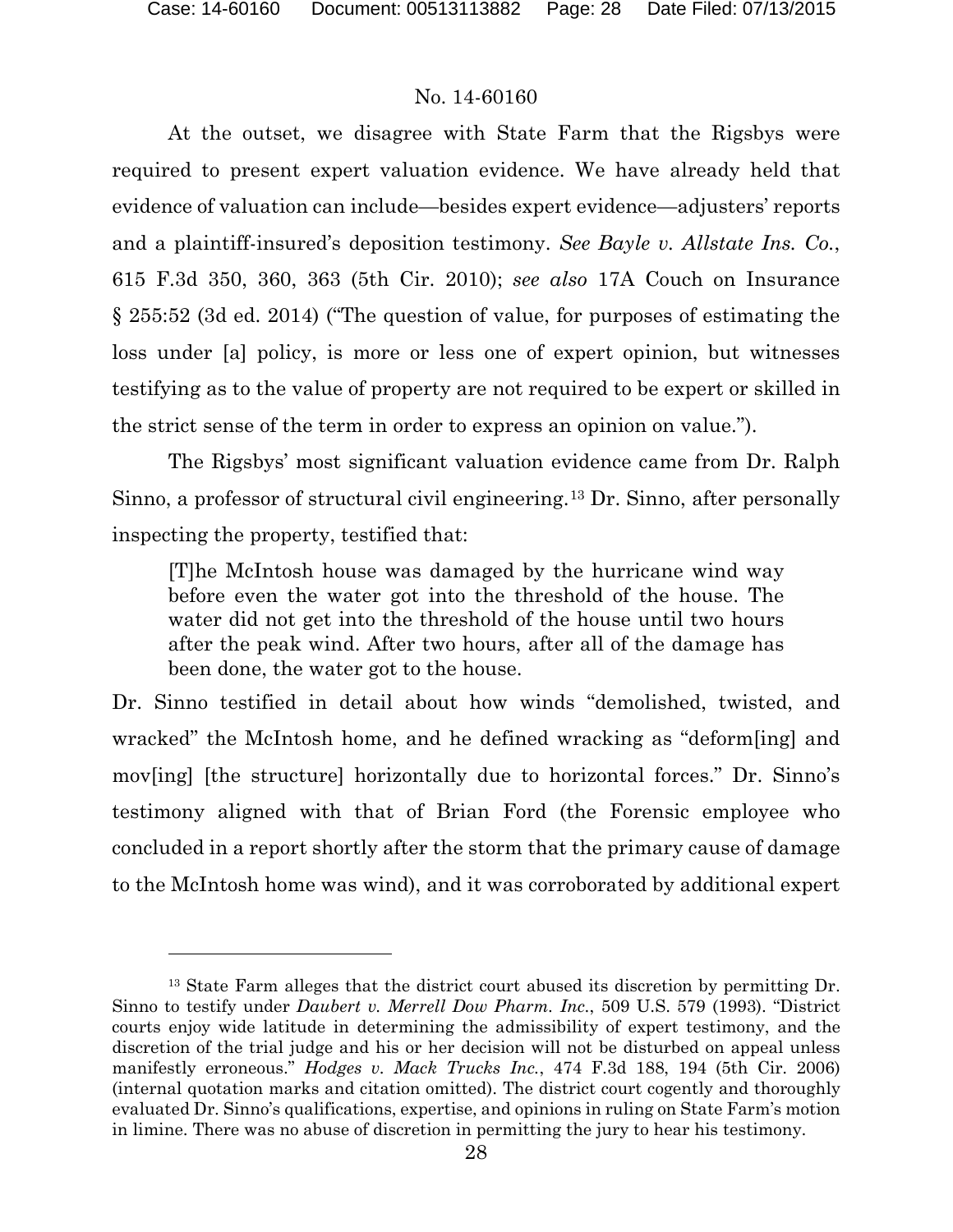l

#### No. 14-60160

and witness testimony. While Dr. Sinno is not a valuation expert, as State Farm forcefully argues and Dr. Sinno himself conceded, his expertise in structural engineering qualified him to opine on whether the home was structurally destroyed. *See* 17A Couch on Insurance § 255:52.

State Farm argues that many witnesses—including some of the Rigsbys' own—testified that there had been flood damage to the home. That is certainly true (though much of that damage could have occurred *after* the wind rendered the home a total loss, or it could relate to the contents of the home, for which the McIntoshes were reimbursed an unchallenged \$100,000). But, as the district court correctly recognized, "it is the function of the jury as the traditional finder of the facts, and not for the Court, to weigh conflicting evidence and inferences, and determine the credibility of witnesses." *Roman v. W. Mfg., Inc.*, 691 F.3d 686, 692 (5th Cir. 2012) (internal quotation marks and citation omitted). A reasonable jury could have concluded that the house was a total loss before the flood waters arrived. Certainly the evidence does not point "so strongly and overwhelmingly in [State Farm's] favor that reasonable jurors could not reach a contrary conclusion." *Omnitech*, 11 F.3d at 1323.[14](#page-28-0)

<span id="page-28-0"></span><sup>14</sup> The parties dispute whether State Farm's alleged violation of FEMA directive W5054 can independently support the jury's verdict. State Farm contends that compliance with W5054 was not an express condition or prerequisite for payment of the claim. *See U.S. ex rel. Steury v. Cardinal Health, Inc.*, 625 F.3d 262, 268 (5th Cir. 2010) ("Not every breach of a federal contract is an FCA problem. We have thus repeatedly upheld the dismissal of false-certification claims (implied or express) when a contractor's compliance with federal statutes, regulations, or contract provisions was not a 'condition' or 'prerequisite' for payment under a contract."). The Rigsbys contend that this is not a false certification case that would require concluding that compliance with W5054 was a prerequisite for payment of a claim. Even were we to agree with State Farm that compliance with W5054 must be a prerequisite for payment in this context, FEMA regulations emphasize that WYO insurers "shall comply with written standards, procedures, and guidance issued by FEMA." 44 C.F.R. pt. 62, app. A, art. II(G)(1); *see also* 44 C.F.R. pt. 62, app. A, art. II(A)(2) ("Companies will also be required to comply with . . . guidance authorized by . . . [FEMA]."). Additionally, directive W5054 itself states that the "NFIP's general adjusters will be involved in closely monitoring the performance and procedures of the WYO carriers utilizing this process," signifying that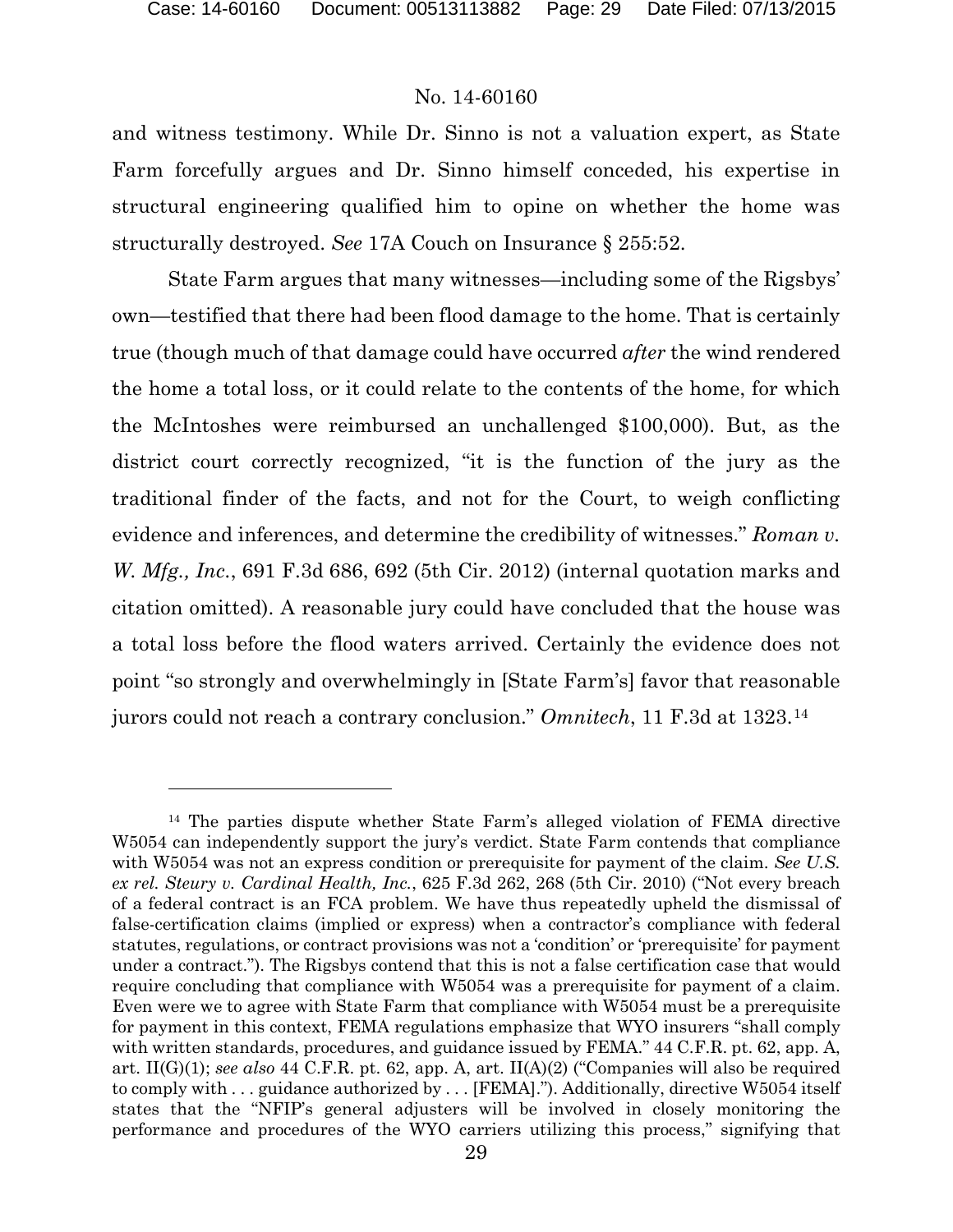#### *ii. Scienter*

l

State Farm next argues that the Rigsbys failed to prove the requisite degree of scienter. Violations of both  $\S 3729(a)(1)$  and  $\S 3729(a)(1)(B)$  require intent, or scienter. A person must have actual knowledge of the truth or falsity of information, act in deliberate ignorance of the truth or falsity of information, or act in reckless disregard of the truth or falsity of information. *See* § 3729(b). Proof of specific intent is not required, though negligence or gross negligence is insufficient. *See id.*; *U.S. ex rel. Longhi v. Lithium Power Techs., Inc.*, 575 F.3d 458, 468 (5th Cir. 2009).

State Farm first argues that that the evidence of knowledge was insufficient because the three adjusters assigned to the claim—Rigsby, Cody Perry, and John Conser (the State Farm supervisor and team leader who ultimately made the decision to pay the McIntosh flood claim on October 2, 2005)—all shared a good faith belief at the time the claim was submitted that the McIntosh home suffered \$250,000 in flood damage. Further, State Farm argues, there is no indication that anyone besides these individuals knew the details of the McIntosh claim before it was paid.

But State Farm's constricted theory of FCA liability would enable managers at an organization to concoct a fraudulent scheme—leaving it to their unsuspecting subordinates to carry it out on the ground—without fear of reprisal. The FCA is not so limited. First, the statute provides for liability where a defendant knowingly "causes to be presented" a false claim or knowingly "cause[s]" a false record to be made or used.  $\S 3729(a)(1)$ , (a)(1)(B). That is, the statute by its plain text permits liability without a direct falsity. Second, courts have rejected "ignorant certifier" defenses like this one. A

FEMA took compliance seriously. Finally, FEMA officials testified that line-by-line estimates were in fact a prerequisite to payment under the NFIP.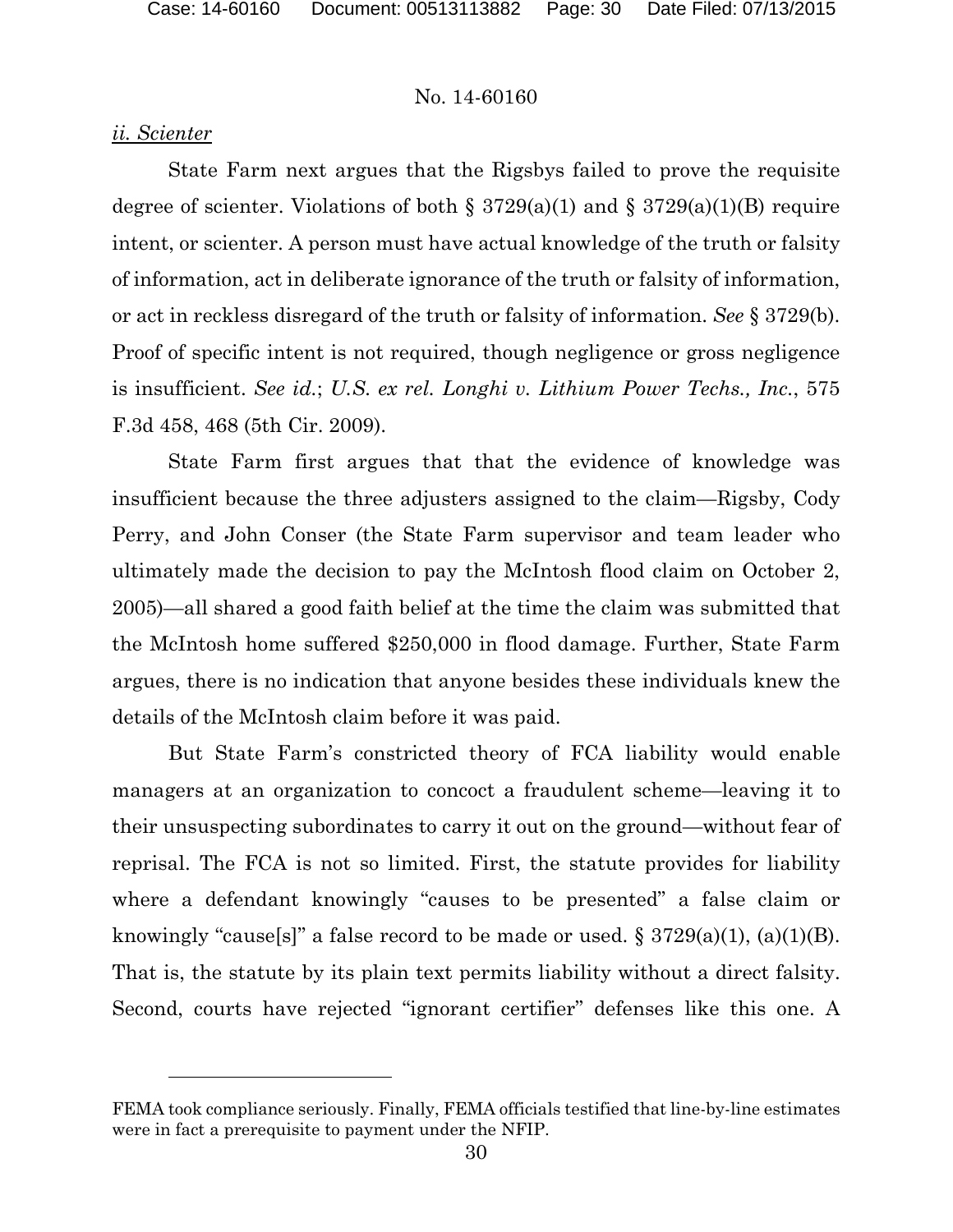### No. 14-60160

textbook example comes from *Grand Union Co. v. United States*, 696 F.2d 888 (11th Cir. 1983). In that case, cashiers at a grocery store allegedly assisted customers in defrauding the federal food stamp program, but the head cashier who actually submitted the false claims knew nothing of the scheme. *Id.* at 889–90. The court reversed a grant of summary judgment for the defendant grocery store on an FCA claim, holding that liability could attach to a corporation under the FCA despite the certifier's good faith belief in the validity of the certification. *Id.* at 891; *see also U.S. ex rel. Harrison v. Westinghouse Savannah River Co.*, 352 F.3d 908, 920 n.12 (4th Cir. 2003) ("[A] corporation can be held liable under the FCA even if the certifying employee was unaware of the wrongful conduct of other employees.").

State Farm contends, however, that *Grand Union* and *Harrison* still require that at least one State Farm employee have knowledge that a claim is false. Because there is no indication that the alleged perpetrators of the scheme knew the details of the McIntosh claim *before* its submission,[15](#page-30-0) State Farm argues, it cannot be held liable. The Rigsbys counter that they identified perpetrators of the scheme: Lecky King (the "architect and enforcer"); Juan Guevara (who confirmed in an email that State Farm knew FEMA directive W5054 required line-by-line estimates in circumstances like this one); and

<span id="page-30-0"></span><sup>15</sup> Lecky King's alleged manipulation of the McIntosh engineering reports occurred *after* the McIntosh claim was paid. The Rigsbys have abandoned their reverse false claim allegation under § 3729(a)(7), which would sanction recovery for certain actions taken to "conceal, avoid, or decrease an obligation" to the government.  $\S 3729(a)(7)$ . Consequently, State Farm cannot be liable in this suit for any failure to reimburse the government for improperly transmitted funds. However, simply because an action took place after the fraud does not render it wholly irrelevant in determining whether there was sufficient knowledge, before the claim or record was submitted, to impose liability under  $\S$  3729(a)(1) or § 3729(a)(1)(B). Circumstantial evidence is appropriate in determining scienter in an FCA case, *see United States v. Aerodex, Inc.*, 469 F.2d 1003, 1007–08 (5th Cir. 1972), and the jury was entitled to use post-payment evidence to evaluate State Farm's pre-payment knowledge.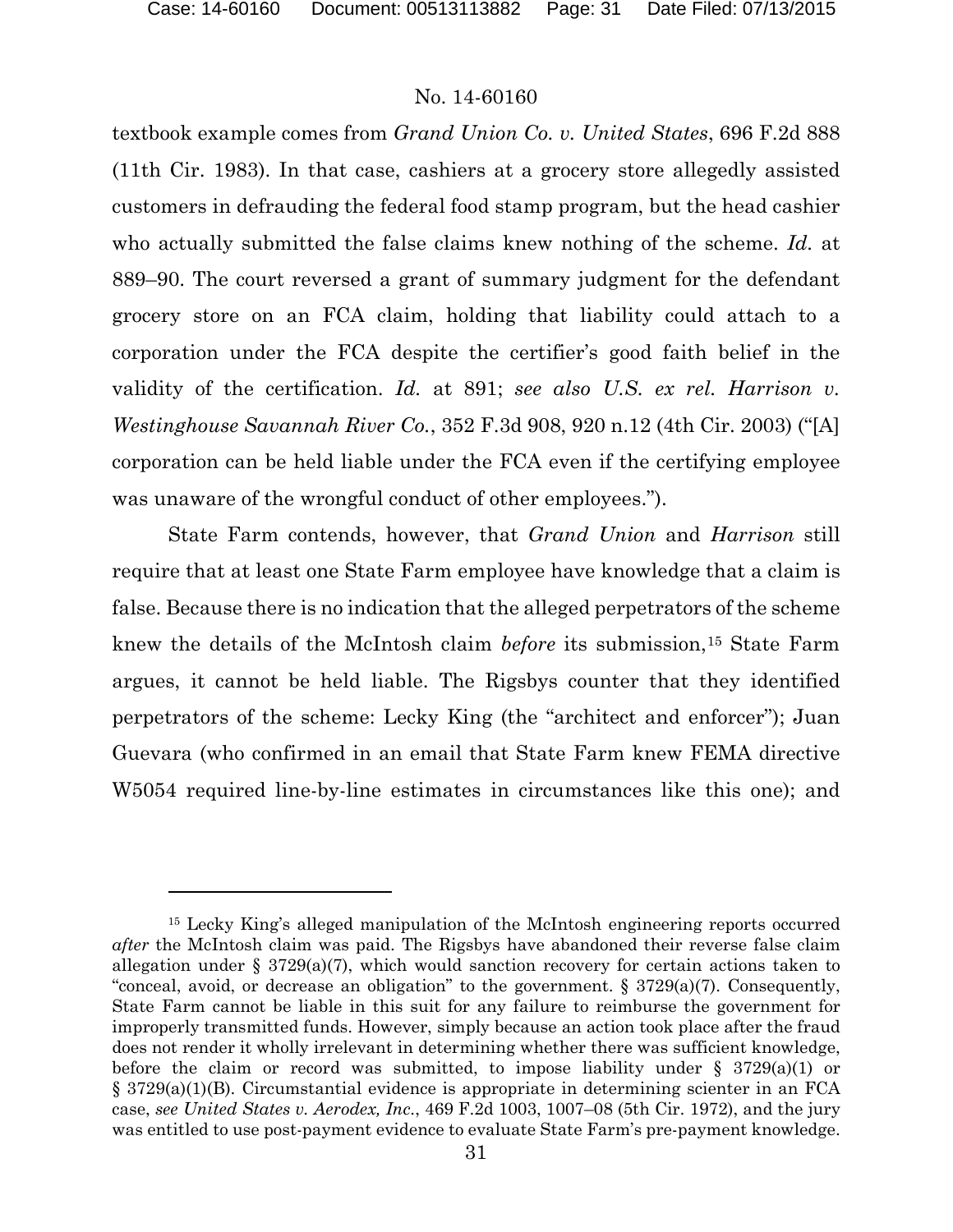Jody Prince (a State Farm trainer who wrote in an email that State Farm adjusters should "manipulate the totals" and "write Policy limits").

In this case, there was evidence that adjusters were effectively told to presume flood damage instead of wind damage. There was also evidence that State Farm knowingly violated W5054, concealed evidence of wind damage, and strong-armed an engineering firm to change its reports. Even if we were to agree with State Farm that one individual must have knowledge that a claim is false, the jury could have reasonably believed that King alone, "act[ing] in reckless disregard of the truth or falsity" of the information, 1) caused a false claim to be presented for payment, and 2) caused a false record material to a false claim to be made or used.  $\S$  3729(a)(1), (a)(1)(B), (b). State Farm's liability—premised on this knowledge—does not make the company "answerable for anything beyond the natural, ordinary and reasonable consequences of [its] conduct." *Allison Engine Co. v. U.S. ex rel. Sanders*, 553 U.S. 662, 672 (2008) (internal quotation marks and citation omitted).

State Farm's final allegation with respect to scienter is that the government's knowledge and approval of its actions—through FEMA and NFIP witnesses who testified to a desire to streamline the flood claim process precludes a finding of guilty knowledge. Where the government "knows and approves *of the particulars of a claim for payment* before that claim is presented, the presenter cannot be said to have knowingly presented a fraudulent or false claim." *U.S. ex rel. Laird v. Lockheed Martin Eng'g & Sci. Servs. Co.*, 491 F.3d 254, 263 (5th Cir. 2007) (emphasis added) (internal quotation marks and citation omitted). State Farm nowhere alleges that any FEMA official had particularized knowledge of the McIntosh claim. There are only general allegations that FEMA was behind State Farm's effort to pay flood claims quickly. But FEMA's desire to have valid claims paid out quickly does not translate into a license to pay invalid claims. We conclude that a reasonable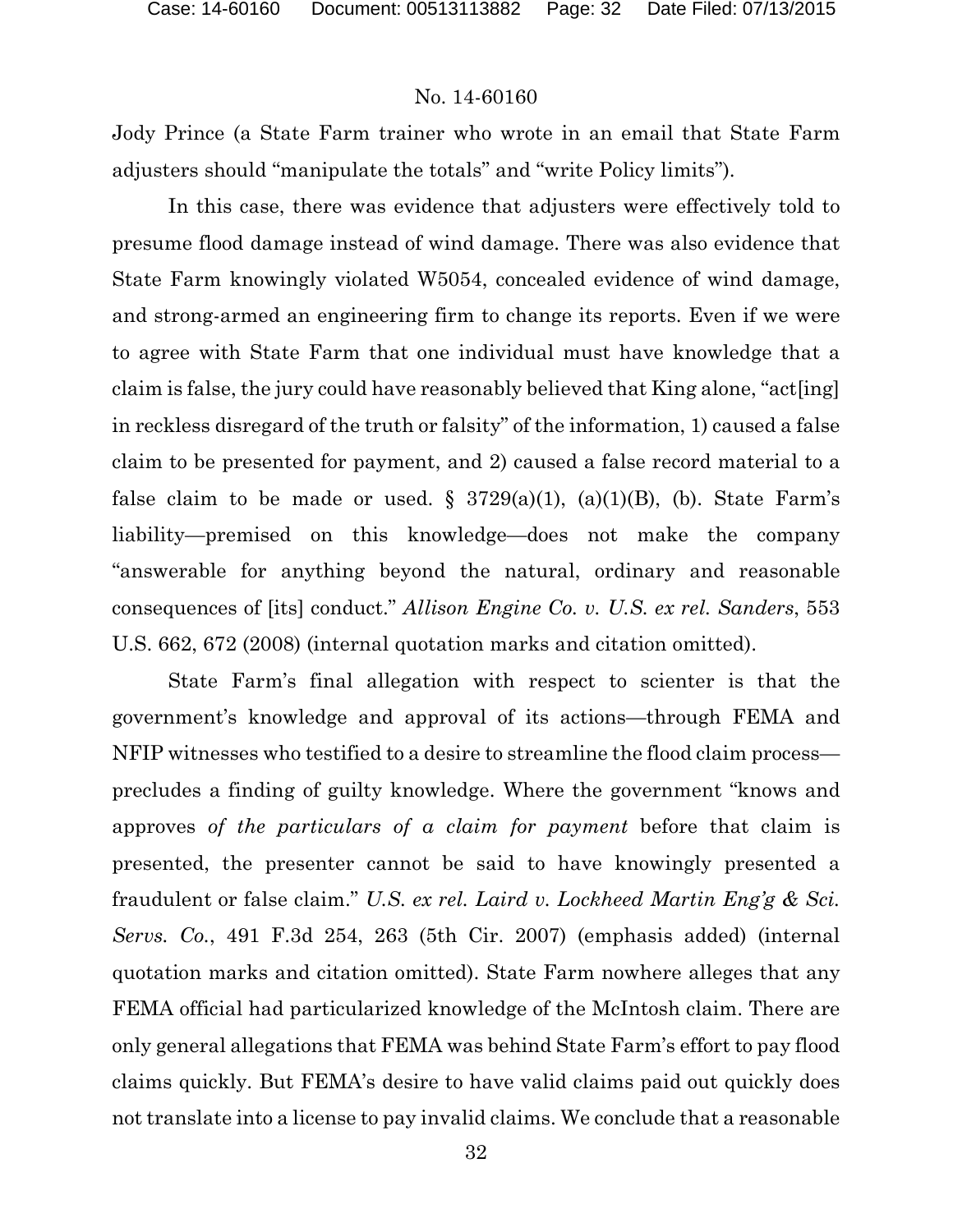jury could believe that State Farm had the requisite scienter to support violations of  $\S 3729(a)(1)$  and  $\S 3729(a)(1)(B)$ .

## *iii. False Record or Statement*

 $\overline{a}$ 

The second relevant count in this case is for a violation of  $\S 3729(a)(1)(B)$ , which requires the knowing submission of a "false record or statement material to a false or fraudulent claim." The term "material" is defined broadly to mean "having a natural tendency to influence, or be capable of influencing, the payment or receipt of money or property." § 3729(b)(4). The Rigsbys argue that the Xactotal printout in the McIntosh flood claim file met this standard because it appeared deceptively to be a line-by-line estimate, when in fact it only estimated the value of the McIntosh home based on its square footage and construction quality. State Farm responds that the Xactotal printout cannot be a false record because it was a true and correct document that was properly a part of the McIntosh file and was not intended to deceive the government.[16](#page-32-0)

We agree with the district court that evidence adduced at trial could lead a reasonable jury to believe that State Farm deliberately or recklessly did not comply with FEMA directive W5054. To cite just one example, State Farm's principal FEMA contact, Juan Guevara, wrote in an email shortly after W5054 was circulated that the directive required a line-by-line estimate for a building like the McIntosh home. And the Xactotal printout for the McIntosh claim so closely resembled a line-by-line estimate that former FEMA adjuster Gerald Waytowich—who testified on behalf of State Farm—confused it for one. The jury could reasonably have believed that the printout was material, and was placed in the file to mislead FEMA in violation of  $\S 3729(a)(1)(B)$ .

<span id="page-32-0"></span><sup>16</sup> The Rigsbys also argue that the omission of the Ford Report from the NFIP file triggered liability under  $\S 3729(a)(1)(B)$ . Because we conclude that the submission of the Xactotal printout supports a violation of  $\S 3729(a)(1)(B)$ , we do not reach this issue.